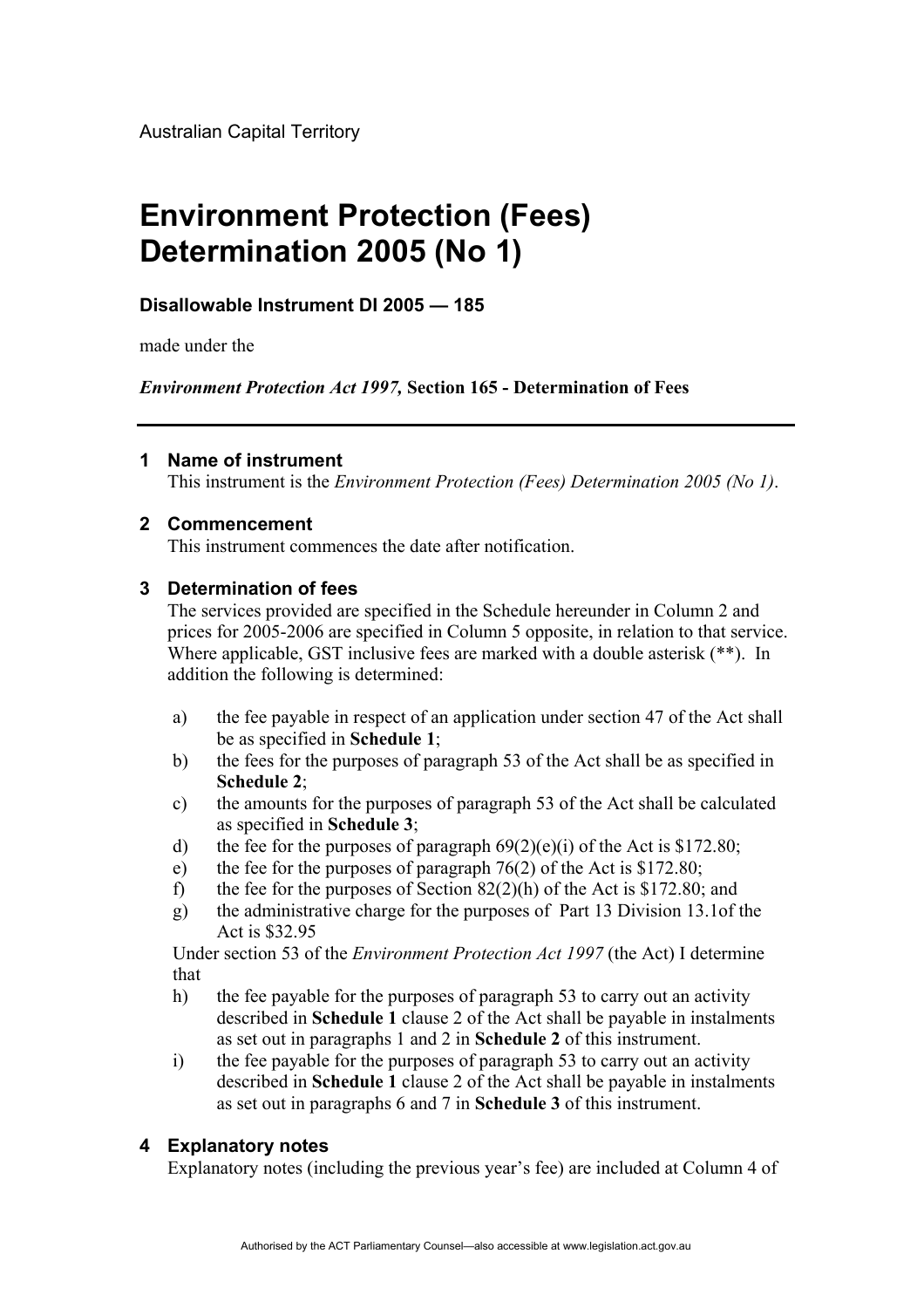the Schedule and at the end of the Schedule. Explanatory notes and their headings in the Schedule do not form part of the determination.

#### **5 Payment of Fee**

The fees determined in this schedule are payable to the ACT Government by the person(s) requesting the goods or services, as listed.

#### **6 Revocation**

This instrument revokes Disallowable Instrument Number DI 2004—115.

Jon Stanhope MLA Minister for the Environment 10 August 2005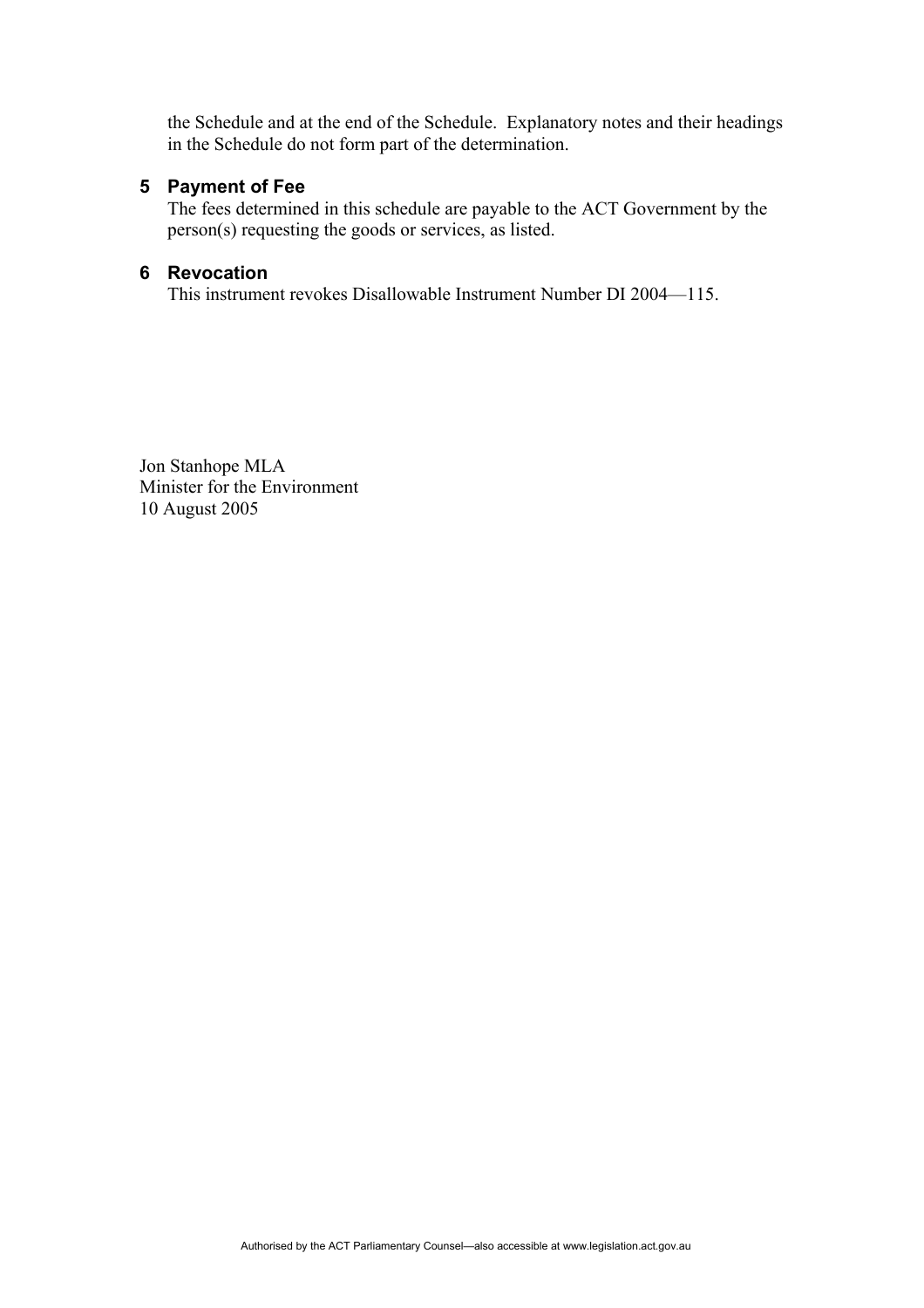| Listing<br>activity for<br>which fee is<br>payable | Description of activity for which<br>fee is payable                                                                                         | Level of activity                      | <i>Explanatory</i> Fee payable<br><b>Notes</b><br>(Fee<br>2004-2005) | S<br>2005-2006 |
|----------------------------------------------------|---------------------------------------------------------------------------------------------------------------------------------------------|----------------------------------------|----------------------------------------------------------------------|----------------|
| (1)                                                | (2)                                                                                                                                         | (3)                                    | (4)                                                                  | (5)            |
| 2(1)                                               | Manufacture, sale, storage, supply,<br>transport, use, servicing or disposal<br>of an ozone depleting or other<br>substance                 | All                                    | 171.95                                                               | 176.20         |
| 2(2)                                               | Extraction of materials from<br>waterways where the amount<br>expected to be extracted is                                                   | 0 to $30,000$ cubic<br>metres per year | 343.95                                                               | 352.50         |
| 2(2)                                               | Extraction of materials from<br>waterways where the amount<br>expected to be extracted is                                                   | $>30,000$ cubic<br>metres per year     | 1149.35                                                              | 1178.05        |
| 2(3)                                               | Extraction of materials from land<br>where the equipment is designed to<br>extract                                                          | $>30,000$ tonnes per<br>year           | 1149.35                                                              | 1178.05        |
| 2(4)                                               | Commercial incineration                                                                                                                     | All                                    | 1724.60                                                              | 1767.72        |
| 2(5)                                               | Sterilisation of clinical waste                                                                                                             | All                                    | 1657.75                                                              | 1699.15        |
| 2(6)                                               | Conduct of a crematorium                                                                                                                    | All                                    | 171.95                                                               | 176.20         |
| 2(7)                                               | Operation of a commercial landfill                                                                                                          | All                                    | 1724.60                                                              | 1767.70        |
| 2(8)                                               | Acceptance of soil on land                                                                                                                  | All                                    | 171.95                                                               | 176.20         |
| 2(9)                                               | Transport of controlled waste                                                                                                               | All                                    | 343.95                                                               | 352.50         |
| 2(10)                                              | Provision of regulated waste for<br>transport                                                                                               | All                                    | 171.95                                                               | 176.20         |
| 2(11)                                              | Transportation of regulated waste                                                                                                           | All                                    | 343.95                                                               | 352.50         |
| 2(12)                                              | Sewage treatment – discharge to<br>land or water where the peak load<br>capacity is designed for                                            | 100 to 50,000<br>persons per day       | 343.95                                                               | 352.50         |
| 2(12)                                              | Sewage treatment – discharge to<br>land or water where the peak load<br>capacity is designed for                                            | $>50,000$ persons per<br>day           | 1149.35                                                              | 1178.05        |
| 2(13)                                              | Treatment, handling or storage of<br>contaminated soil                                                                                      | All                                    | 171.95                                                               | 176.20         |
| 2(14)                                              | Treatment of more than 10,000<br>cubic metres of contaminated soil                                                                          | All                                    | 171.95                                                               | 176.20         |
| 2(15)                                              | Milking of animals – the operation                                                                                                          | $> 800$ animals per                    | 1149.35                                                              | 1178.05        |
| 2(16)                                              | of a facility designed to milk<br>Processing of milk or milk products $> 30,000$ kilolitres<br>where the facility is designed to<br>process | day<br>per year                        | 1149.35                                                              | 1178.05        |
| 2(17)                                              | Processing of agricultural crops<br>where the facility is designed to<br>process more than                                                  | 30,000 tonnes per<br>year              | 1149.35                                                              | 1178.05        |

### *THIS IS PAGE 1 OF SCHEDULE 1 TO THE INSTRUMENT MADE UNDER THE ENVIRONMENT PROTECTION ACT 1997*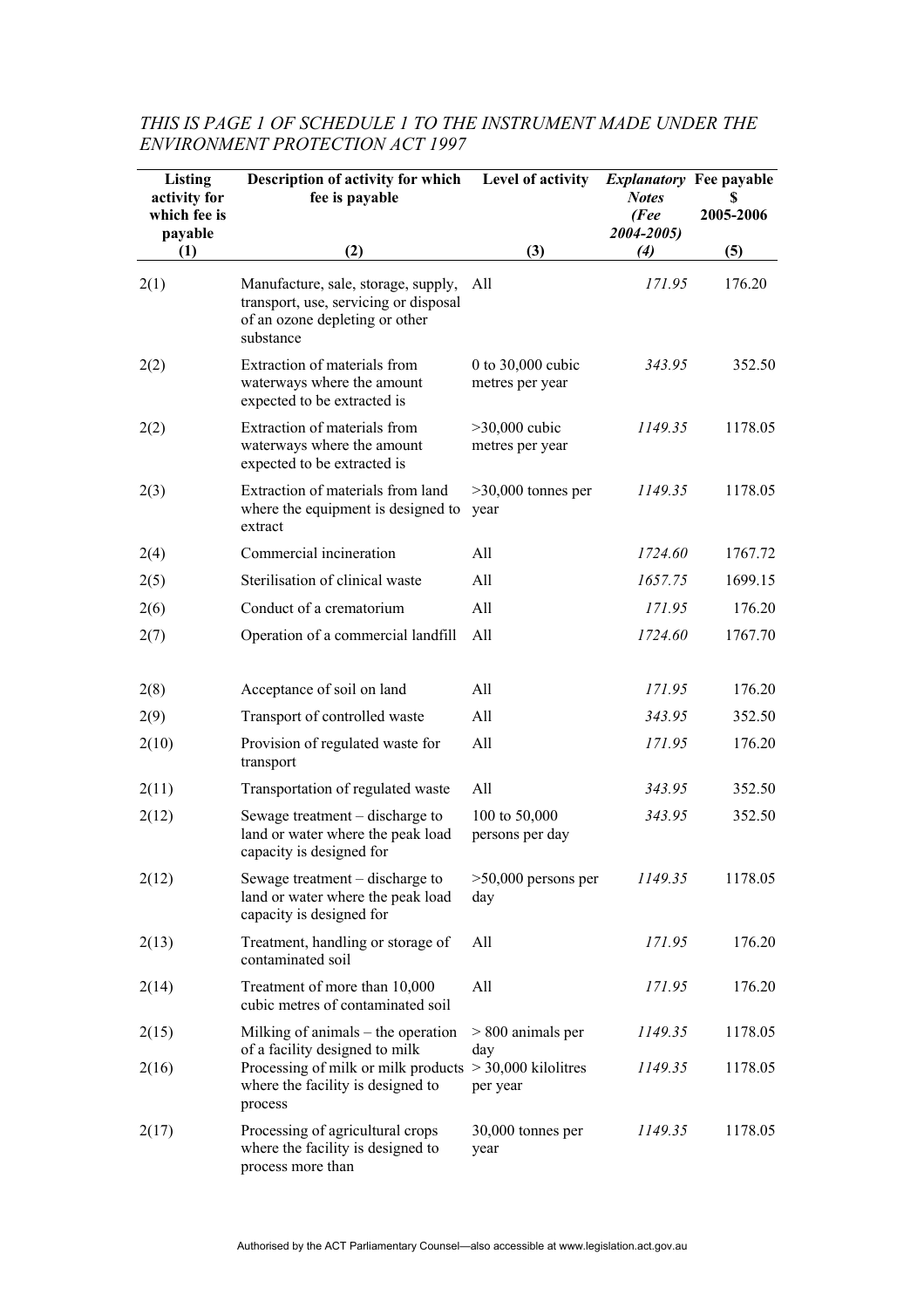| Listing<br>activity for<br>which fee is<br>payable | Description of activity for which<br>fee is payable                                                                                                                                   | Level of activity                     | <i>Explanatory</i> Fee payable<br><b>Notes</b><br>(Fee<br>2004-2005) | S<br>2005-2006 |
|----------------------------------------------------|---------------------------------------------------------------------------------------------------------------------------------------------------------------------------------------|---------------------------------------|----------------------------------------------------------------------|----------------|
| (1)                                                | (2)                                                                                                                                                                                   | (3)                                   | (4)                                                                  | (5)            |
| 2(18)                                              | Commercial aquaculture or<br>mariculture                                                                                                                                              | All                                   | 343.95                                                               | 352.50         |
| 2(19)                                              | Operation of a stock feedlot where 200 to 1,200 tonnes<br>the facility is designed to<br>accommodate more than 200 but<br>less than 1200 tonnes live animal<br>weight at any one time |                                       | 343.95                                                               | 352.50         |
| 2(19)                                              | Operation of a stock feedlot where $>1,200$ tonnes<br>the facility is designed to<br>accommodate more than 1200<br>tonnes live animal weight at any<br>one time                       |                                       | 1149.35                                                              | 1178.05        |
| 2(20)                                              | Keeping of poultry where the<br>facility is designed to accommodate<br>live birds weighing                                                                                            | 180 to 375 tonnes                     | 343.95                                                               | 352.50         |
| 2(20)                                              | Keeping of poultry where the<br>facility is designed to accommodate<br>live birds weighing                                                                                            | $>375$ tonnes                         | 1149.35                                                              | 1178.05        |
| 2(21)                                              | Operation of a commercial stock<br>yard                                                                                                                                               | All                                   | 171.95                                                               | 176.20         |
| 2(22)                                              | Operation of an abattoir where the<br>facility is designed to process live<br>animals weighing                                                                                        | $>3,000$ kilograms<br>per day         | 343.95                                                               | 352.50         |
| 2(23)                                              | Commercial cleaning or<br>carbonisation of wool                                                                                                                                       | All                                   | 343.95                                                               | 352.50         |
| 2(24)                                              | Tanning of animal skins or<br>fellmongery activities where the<br>amount expected to be processed is                                                                                  | 0 to $10,000$ tonnes<br>per year      | 343.95                                                               | 352.50         |
| 2(24)                                              | Tanning of animal skins or<br>fellmongery activities where the<br>amount expected to be processed is                                                                                  | $>10,000$ tonnes per<br>year          | 1149.35                                                              | 1178.05        |
| 2(25)                                              | Outdoor concert activities                                                                                                                                                            | All                                   | 171.95                                                               | 176.20         |
| 2(26)                                              | Management of a concert venue                                                                                                                                                         | <b>Exhibition Park in</b><br>Canberra | 574.05                                                               | 588.40         |
| 2(26)                                              | Management of a concert venue                                                                                                                                                         | Others                                | 171.95                                                               | 176.20         |
| 2(27)                                              | Electricity generation where the<br>generating capacity of the plant is                                                                                                               | 0 to 450 gigawatts<br>per hour        | 574.05                                                               | 588.40         |
| 2(27)                                              | Electricity generation where the<br>generating capacity of the plant is                                                                                                               | >450 gigawatts per<br>hour            | 1724.60                                                              | 1767.70        |
| 2(28)                                              | Motor racing events                                                                                                                                                                   | All                                   | 171.95                                                               | 176.20         |
| 2(29)                                              | Management of a motor racing<br>venue                                                                                                                                                 | All                                   | 171.95                                                               | 176.20         |

#### *THIS IS PAGE 2 OF SCHEDULE 1 TO THE INSTRUMENT MADE UNDER THE ENVIRONMENT PROTECTION ACT 1997*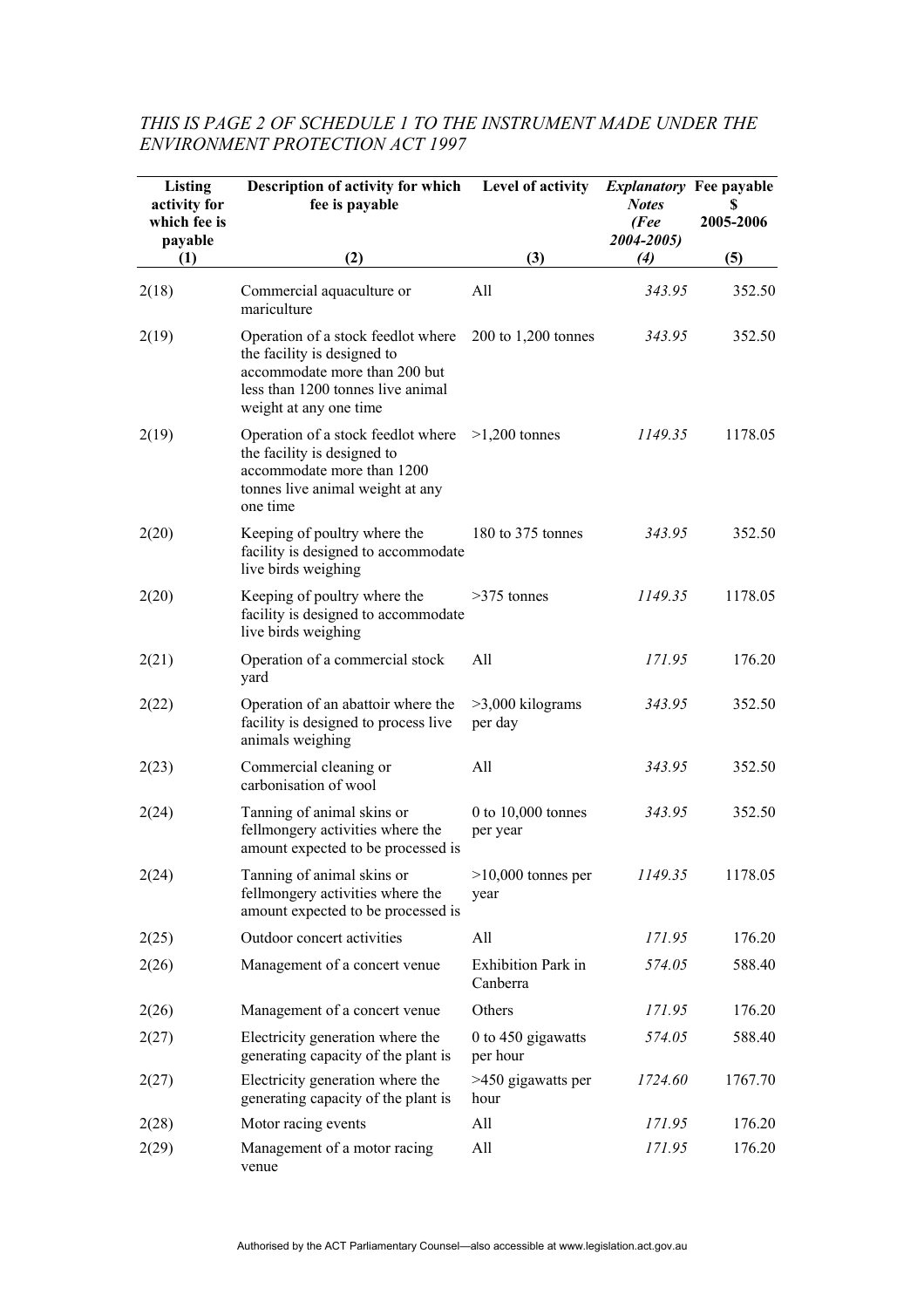# *THIS IS PAGE 3 OF SCHEDULE 1 TO THE INSTRUMENT MADE UNDER THE ENVIRONMENT PROTECTION ACT 1997*

| Listing<br>activity for<br>which fee is | Description of activity for which<br>fee is payable                                                             | Level of activity                                                                 | <i>Explanatory</i> Fee payable<br><b>Notes</b><br>(Fee<br>2004-2005) | S<br>2005-2006 |
|-----------------------------------------|-----------------------------------------------------------------------------------------------------------------|-----------------------------------------------------------------------------------|----------------------------------------------------------------------|----------------|
| payable<br>(1)                          | (2)                                                                                                             | (3)                                                                               | (4)                                                                  | (5)            |
| 2(31)                                   | Commercial use of chemical<br>products                                                                          | All                                                                               | 171.95                                                               | 176.20         |
| 2(32)                                   | Storage of petroleum products -<br>where the facility is designed to<br>store more than                         | 500 cubic metres                                                                  | 1724.60                                                              | 1767.70        |
| 2(33)                                   | Production of petroleum products                                                                                | All                                                                               | 1724.60                                                              | 1767.70        |
| 2(34)                                   | Waste oil recovery where the<br>amount expected to be processed is                                              | $20$ to $1,000$ tonnes<br>per year                                                | 343.95                                                               | 352.50         |
| 2(34)                                   | Waste oil recovery where the<br>amount expected to be processed is                                              | $>1,000$ tonnes per<br>vear                                                       | 1149.35                                                              | 1178.05        |
| 2(35)                                   | Helicopter facilities                                                                                           | All                                                                               | 343.95                                                               | 352.50         |
| 2(36)                                   | Logging operations $-$ where the<br>operation logs or intends to log                                            | $>5,000$ tonnes per<br>year                                                       | 1149.35                                                              | 1178.05        |
| 2(37)                                   | Commercial production of alcoholic 100 to 21,000<br>beverages where the facility is<br>designed to produce      | kilolitres per year                                                               | 343.95                                                               | 352.50         |
| 2(37)                                   | Commercial production of alcoholic >21,000 kilolitres<br>beverages where the facility is<br>designed to produce | per year                                                                          | 1149.35                                                              | 1178.05        |
| 2(38)                                   | Application of biosolid products<br>where the amount expected to be<br>applied is                               | $>500$ to 3,000<br>tonnes per year                                                | 343.95                                                               | 352.50         |
| 2(38)                                   | Application of biosolid products<br>where the amount expected to be<br>applied is                               | $>3,000$ tonnes per<br>year                                                       | 1149.35                                                              | 1178.05        |
| 2(39)                                   | Composting activities where the<br>amount of material expected to be<br>received for composting is              | $>200$ tonnes of<br>animal waste or $>$<br>5000 tonnes of plant<br>waste per year | 1149.35                                                              | 1178.05        |
| 2(40)                                   | Wood or timber milling where the<br>facility is designed to produce more per year<br>than                       | 30,000 cubic metres                                                               | 1149.35                                                              | 1178.05        |
| 2(41)                                   | Manufacture of things in furnaces<br>or kilns - where the facility is<br>designed to produce more than          | $10,000$ tonnes per<br>year                                                       | 1149.35                                                              | 1178.05        |
| 2(42)                                   | Commercial preservation of wood<br>where the facility is designed to<br>process                                 | more than $10,000$<br>cubic metres per<br>year                                    | 1149.35                                                              | 1178.05        |
| 2(43)                                   | Production of concrete or concrete<br>products where the facility is<br>designed to produce                     | 7,000 to 13,000<br>cubic metres per<br>year                                       | 343.95                                                               | 352.50         |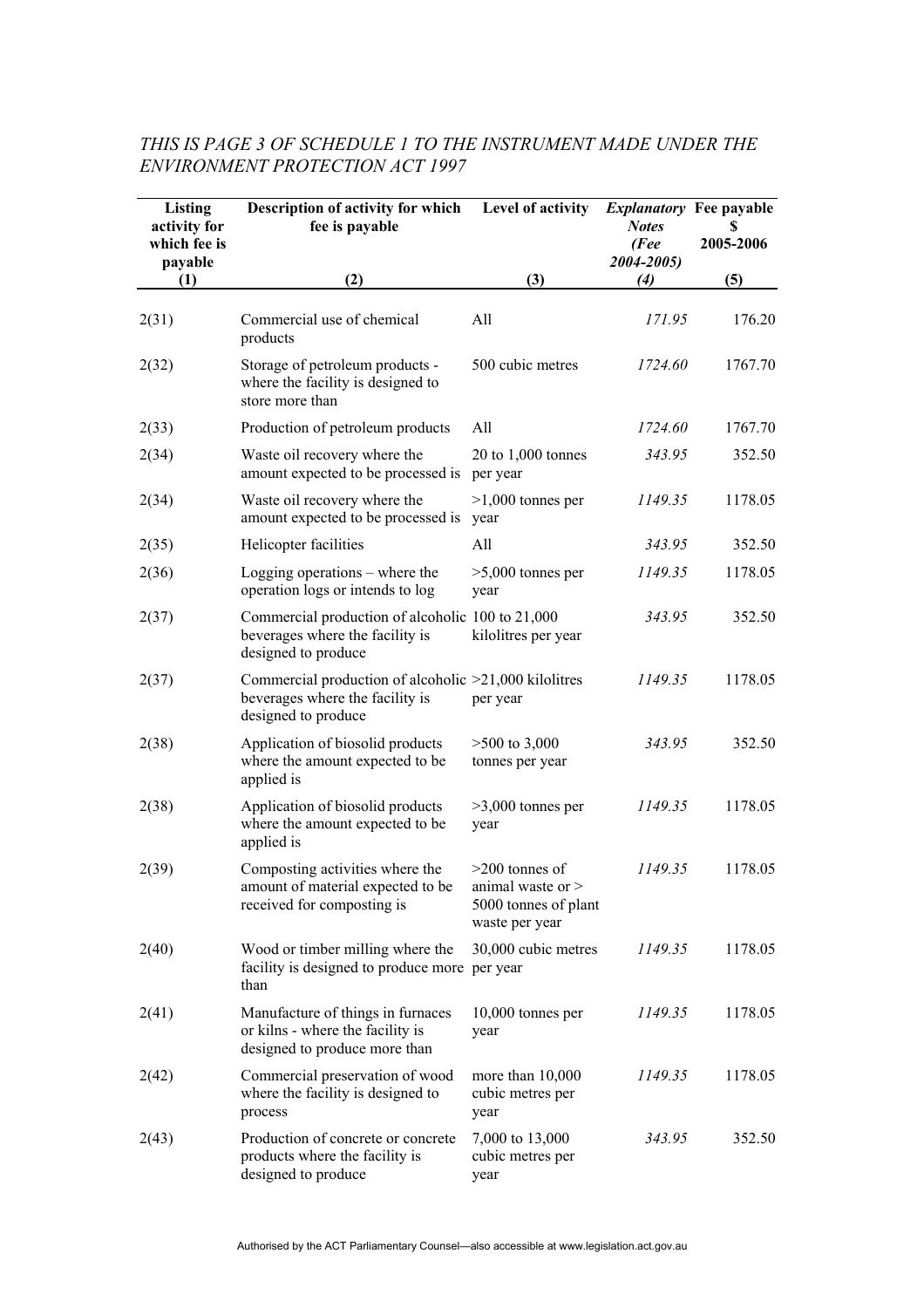# *THIS IS PAGE 4 OF SCHEDULE 1 TO THE INSTRUMENT MADE UNDER THE ENVIRONMENT PROTECTION ACT 1997*

| <b>Listing</b><br>activity for<br>which fee is<br>payable | Description of activity for which<br>fee is payable                                                                 | Level of activity                                                  | <i>Explanatory</i> Fee payable<br><b>Notes</b><br>(Fee<br>2004-2005) | S<br>2005-2006 |
|-----------------------------------------------------------|---------------------------------------------------------------------------------------------------------------------|--------------------------------------------------------------------|----------------------------------------------------------------------|----------------|
| (1)                                                       | (2)                                                                                                                 | (3)                                                                | (4)                                                                  | (5)            |
| 2(43)                                                     | Production of concrete or concrete<br>products where the facility is<br>designed to produce                         | $>13,000$ cubic<br>metres per year                                 | 1149.35                                                              | 1178.05        |
| 2(44)                                                     | Production of bituminous road<br>building materials where the facility year<br>is designed to produce more than     | 30,000 tonnes per                                                  | 1149.35                                                              | 1178.05        |
| 2(45)                                                     | Crushing, grinding or separating of<br>materials where the facility is<br>designed to produce                       | 10,000 to 30,000<br>tonnes per year                                | 343.95                                                               | 352.50         |
| 2(45)                                                     | Crushing, grinding or separating of $> 30,000$ tonnes per<br>materials where the facility is<br>designed to produce | year                                                               | 1149.35                                                              | 1178.05        |
| 2(46)                                                     | The sale or supply in the Territory<br>of firewood to the person who uses<br>it                                     | All                                                                | 171.95                                                               | 176.20         |
| 2(47)                                                     | Sale or supply in the Territory of<br>firewood to a person other than one<br>mentioned in item 46                   | All                                                                | 171.95                                                               | 176.20         |
| 2(48)                                                     | Preparation for sale or supply of<br>firewood in the Territory                                                      | All                                                                | 171.95                                                               | 176.20         |
| 3(1)                                                      | Manufacture of things in furnaces<br>or kilns - where the facility is<br>designed to produce                        | more than 100<br>tonnes and less than<br>10,000 tonnes per<br>year | 171.95                                                               | 176.20         |
| 3(2)                                                      | Commercial preservation of wood<br>where the facility is designed to<br>process                                     | less than $10,000$<br>cubic metres per<br>year                     | 171.95                                                               | 176.20         |
| 3(3)                                                      | Forestry activities                                                                                                 | All                                                                | 1724.60                                                              | 1767.70        |
| 3(4)                                                      | Major land development or<br>construction activities                                                                | All                                                                | 171.95                                                               | 176.20         |
| 3(5)                                                      | Management of municipal service<br>maintenance on unleased land                                                     | All                                                                | 1724.60                                                              | 1767.70        |
| 3(6)                                                      | Wastewater recycling activities                                                                                     | All                                                                | 171.95                                                               | 176.20         |
| 3(7)                                                      | Commercial collection of waste<br>from commercial premises                                                          | All                                                                | 171.95                                                               | 176.20         |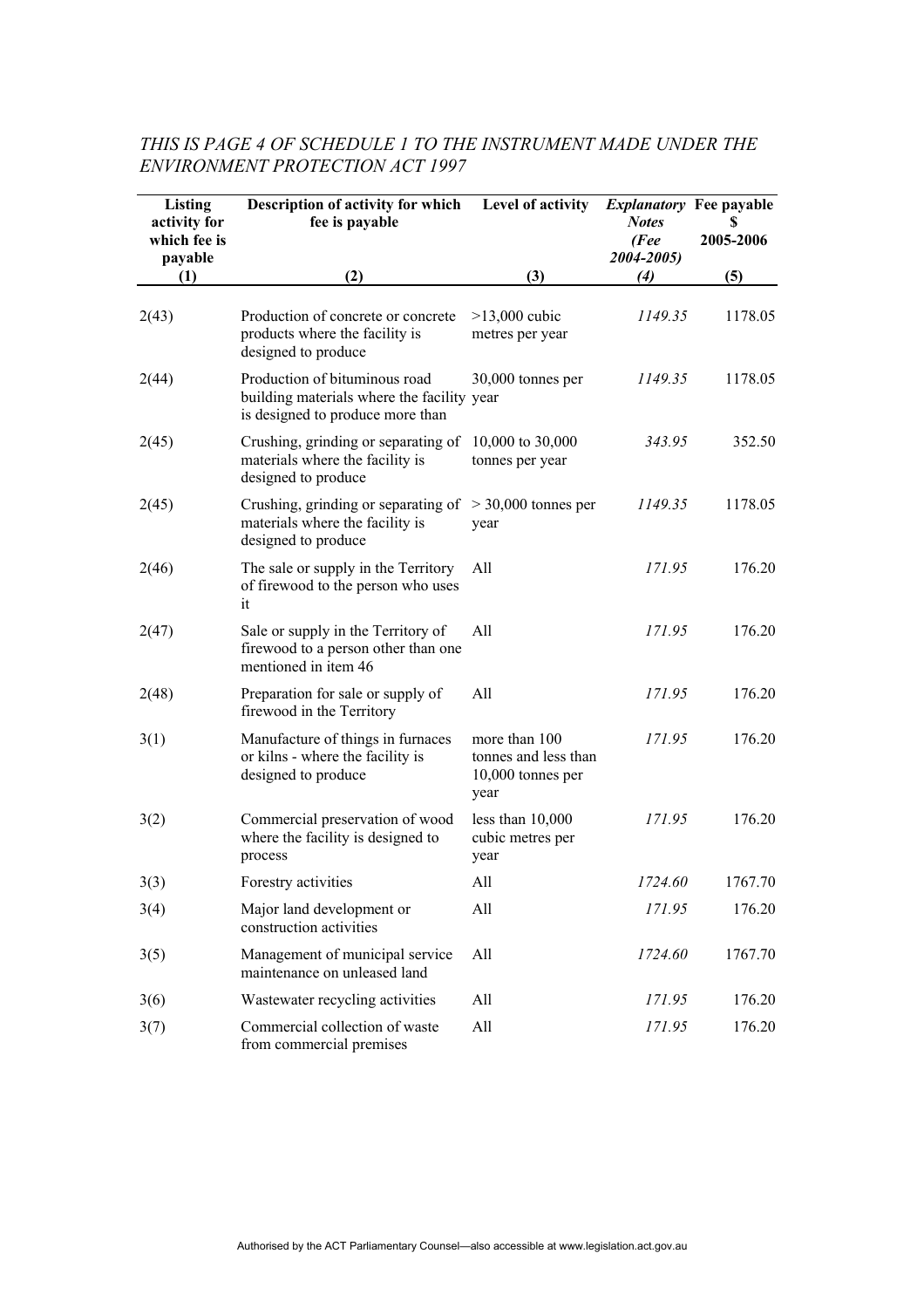## *THIS IS PAGE 1 OF SCHEDULE 2 TO THE INSTRUMENT MADE UNDER THE ENVIRONMENT PROTECTION ACT 1997*

1. The fee payable per year for the purposes of clause 2 (12) shall be paid in four instalments of three months each.

The commencement date for the instalments shall be the day after the date of effect or anniversary of effect of the authorisation. The commencement date for the second, third and fourth instalments each year shall be three months, six months and nine months respectively after the commencement date for the first instalment.

The instalment finish date shall be the day after the day three months from the instalment commencement date.

Each instalment payments shall be paid within 60 days after the instalment finish date.

2. The fee payable for all other clauses in **Schedule 2** shall be paid within 30 days after the date of effect or anniversary of effect of the authorisation.

| Listing<br>activity for<br>which fee is<br>payable | Description of activity for which<br>fee is payable                                                                         | Level of activity                          | <b>Notes</b><br>(Fee<br>2004-2005) | <i>Explanatory</i> Fee payable<br>2005-2006 |
|----------------------------------------------------|-----------------------------------------------------------------------------------------------------------------------------|--------------------------------------------|------------------------------------|---------------------------------------------|
| (1)                                                | (2)                                                                                                                         | (3)                                        | (4)                                | (5)                                         |
| 2(1)                                               | Manufacture, sale, storage, supply,<br>transport, use, servicing or disposal<br>of an ozone depleting or other<br>substance | All                                        | 171.95                             | 176.20                                      |
| 2(2)                                               | Extraction of materials from<br>waterways where the amount<br>extracted per year is                                         | 0 to $30,000$ cubic<br>metres              | 520.35                             | 533.35                                      |
| 2(2)                                               | Extraction of materials from<br>waterways where the amount<br>extracted per year is                                         | $>30,000$ to 50,000<br>cubic metres        | 1561.35                            | 1600.35                                     |
| 2(2)                                               | Extraction of materials from<br>waterways where the amount<br>extracted per year is                                         | $>50,000$ to $100,000$<br>cubic metres     | 5204.75                            | 5334.85                                     |
| 2(2)                                               | Extraction of materials from<br>waterways where the amount<br>extracted per year is                                         | $>100,000$ to<br>500,000 cubic<br>metres   | 14052.85                           | 14404.15                                    |
| 2(2)                                               | Extraction of materials from<br>waterways where the amount<br>extracted per year is                                         | $>500,000$ to<br>2,000,000 cubic<br>metres | 34872.15                           | 35743.95                                    |
| 2(2)                                               | Extraction of materials from<br>waterways where the amount<br>extracted per year is                                         | $>2,000,000$ cubic<br>metres               | 62457.65                           | 64019.05                                    |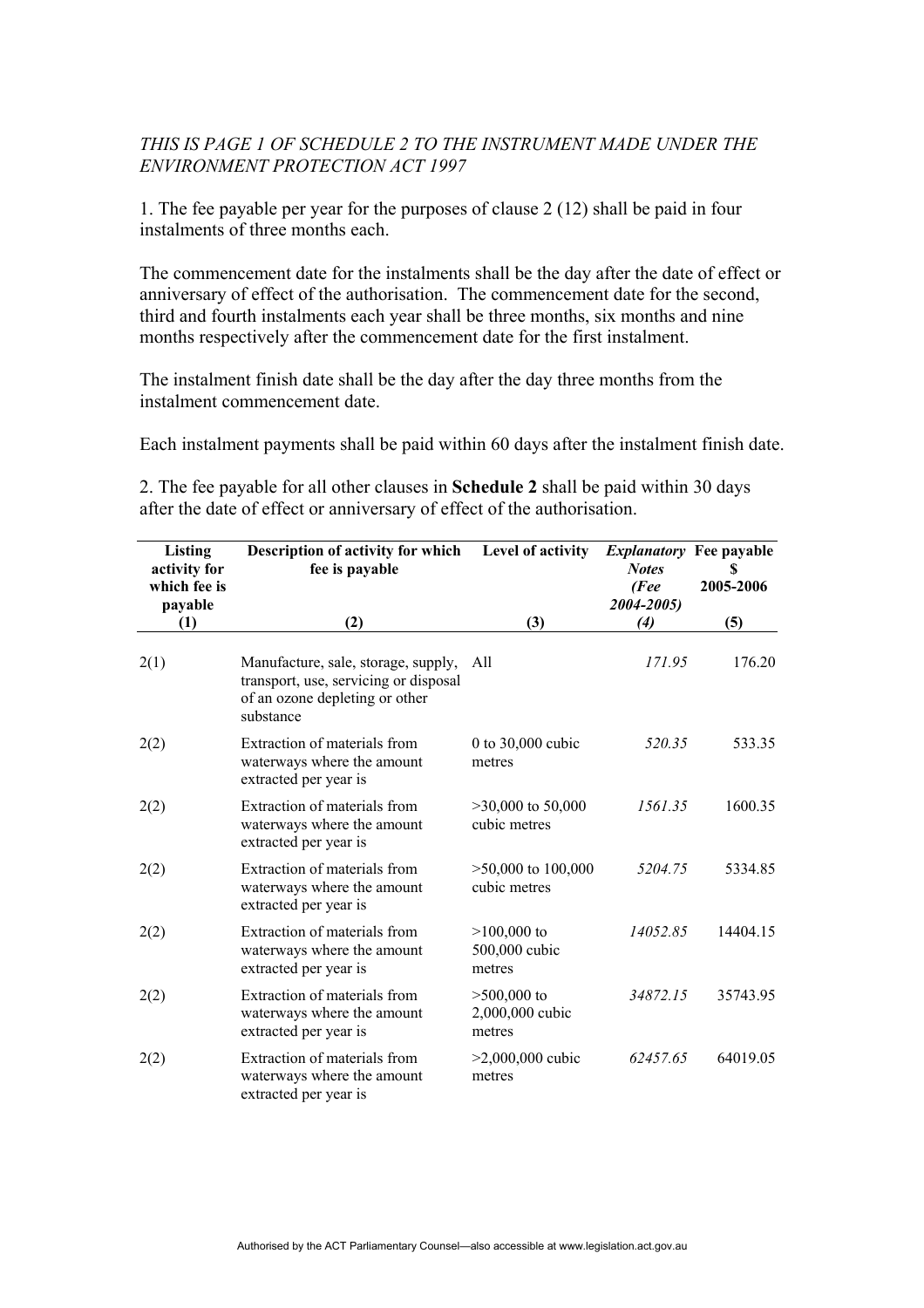| Listing<br>activity for<br>which fee is<br>payable | Description of activity for which<br>fee is payable                                                                 | Level of activity                             | <i>Explanatory</i> Fee payable<br><b>Notes</b><br>(Fee<br>2004-2005) | S<br>2005-2006 |
|----------------------------------------------------|---------------------------------------------------------------------------------------------------------------------|-----------------------------------------------|----------------------------------------------------------------------|----------------|
| (1)                                                | (2)                                                                                                                 | (3)                                           | (4)                                                                  | (5)            |
| 2(3)                                               | Extraction of materials from land<br>where the amount extracted is                                                  | 0 to 30,000 tonnes<br>per year                | 520.35                                                               | 533.35         |
| 2(3)                                               | Extraction of materials from land<br>where the amount extracted is                                                  | $>30,000$ to 50,000<br>tonnes per year        | 1561.35                                                              | 1600.35        |
| 2(3)                                               | Extraction of materials from land<br>where the amount extracted is                                                  | $>50,000$ to $100,000$<br>tonnes per year     | 5204.75                                                              | 5334.85        |
| 2(3)                                               | Extraction of materials from land<br>where the amount extracted is                                                  | $>100,000$ to<br>500,000 tonnes per<br>year   | 14052.85                                                             | 14404.15       |
| 2(3)                                               | Extraction of materials from land<br>where the amount extracted is                                                  | $>500,000$ to<br>2,000,000 tonnes<br>per year | 34872.15                                                             | 35743.95       |
| 2(3)                                               | Extraction of materials from land<br>where the amount extracted is                                                  | $>2,000,000$ tonnes<br>per year               | 62457.65                                                             | 64019.05       |
| 2(4)                                               | Commercial incineration where the<br>amount of cytotoxic, clinical or<br>quarantine waste incinerated is            | 0 to $1,000$ tonnes<br>per year               | 2602.30                                                              | 2667.35        |
| 2(4)                                               | Commercial incineration where the<br>amount of cytotoxic, clinical or<br>quarantine waste incinerated is            | $>1,000$ tonnes per<br>year                   | 6766.10                                                              | 6935.25        |
| 2(4)                                               | Commercial incineration where the All<br>amount of municipal waste<br>incinerated per year is                       |                                               | 6766.10                                                              | 6935.25        |
| 2(5)                                               | Sterilisation of clinical waste                                                                                     | All                                           | 3257.75                                                              | 3339.15        |
| 2(6)                                               | Conduct of a crematorium                                                                                            | All                                           | 171.95                                                               | 176.20         |
| 2(7)                                               | Operation of a commercial landfill<br>where the amount of waste received tonnes per year<br>1S                      | $>5,000$ to 20,000                            | 2914.50                                                              | 2987.35        |
| 2(7)                                               | Operation of a commercial landfill $>20,000$ to 100,000<br>where the amount of waste received tonnes per year<br>1S |                                               | 3747.35                                                              | 3841.00        |
| 2(7)                                               | Operation of a commercial landfill $>100,000$ tonnes per<br>where the amount of waste received year<br>1S           |                                               | 4580.15                                                              | 4694.65        |
| 2(8)                                               | Acceptance of soil on land                                                                                          | All                                           | 171.95                                                               | 176.25         |
| 2(9)                                               | Transport of controlled waste -<br>number of vehicles authorised to<br>transport waste                              | $0$ to $3$                                    | 416.35                                                               | 426.75         |
| 2(9)                                               | Transport of controlled waste -<br>number of vehicles authorised to<br>transport waste                              | $>3$ to 7                                     | 832.70                                                               | 853.50         |

# *THIS IS PAGE 2 OF SCHEDULE 2 TO THE INSTRUMENT MADE UNDER THE ENVIRONMENT PROTECTION ACT 1997*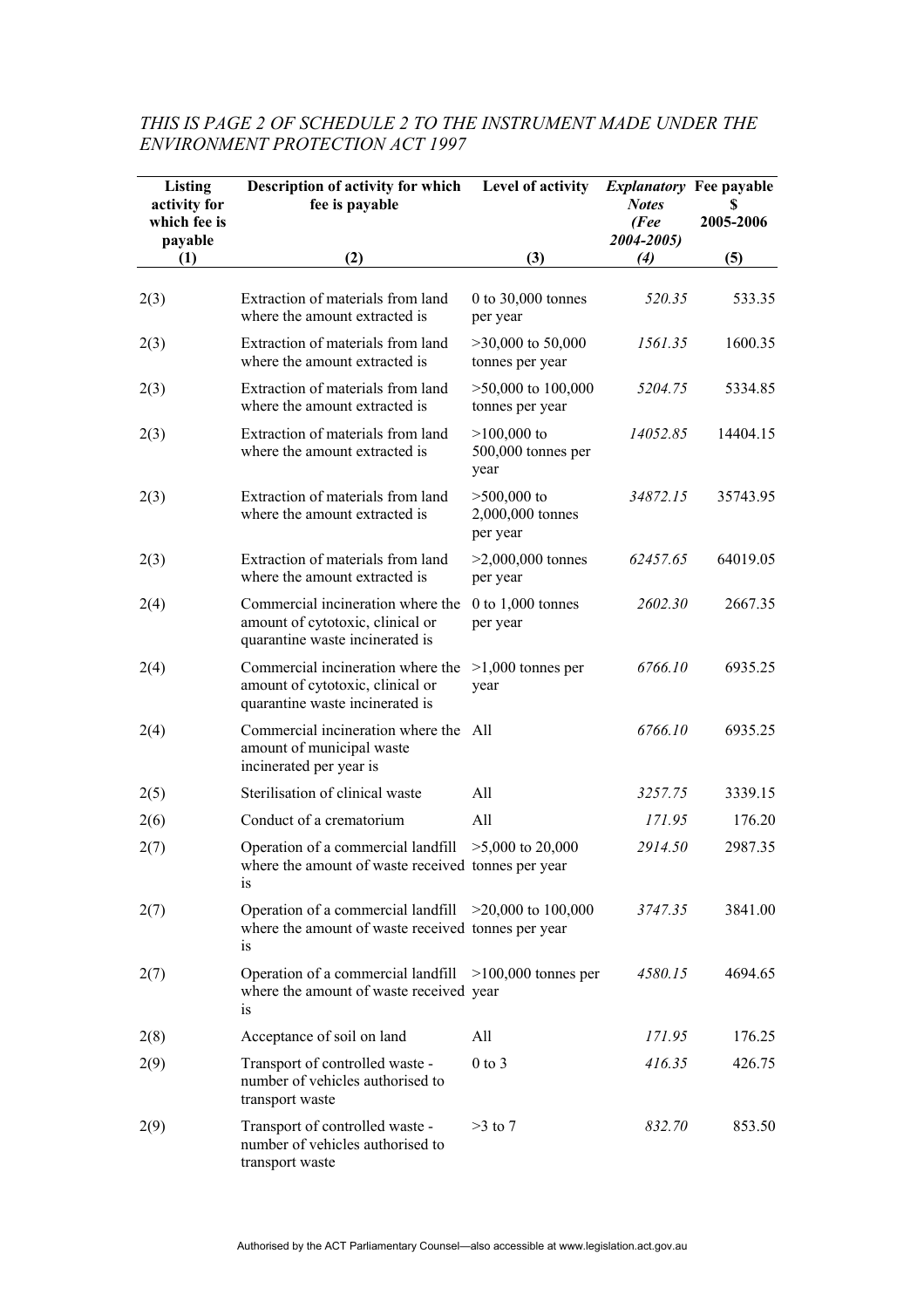| Listing<br>activity for<br>which fee is<br>payable | Description of activity for which<br>fee is payable                                    | Level of activity   | <b>Notes</b><br>(Fee<br>2004-2005) | <i>Explanatory</i> Fee payable<br>S<br>2005-2006 |
|----------------------------------------------------|----------------------------------------------------------------------------------------|---------------------|------------------------------------|--------------------------------------------------|
| (1)                                                | (2)                                                                                    | (3)                 | (4)                                | (5)                                              |
| 2(9)                                               | Transport of controlled waste -<br>number of vehicles authorised to<br>transport waste | $>7$ to 11          | 1249.05                            | 1280.25                                          |
| 2(9)                                               | Transport of controlled waste -<br>number of vehicles authorised to<br>transport waste | >11                 | 1665.50                            | 1707.10                                          |
| 2(10)                                              | Provision of regulated waste for<br>transport                                          | All                 | 171.95                             | 176.20                                           |
| 2(11)                                              | Transportation of regulated waste                                                      | All                 | 1665.50                            | 1707.10                                          |
| 2(12)                                              | Sewage treatment where the amount 0 to 20 megalitres<br>of effluent discharged is      | per year            | 520.35                             | 533.35                                           |
| 2(12)                                              | Sewage treatment where the amount $>20$ to 100<br>of effluent discharged is            | megalitres per year | 832.70                             | 853.50                                           |
| 2(12)                                              | Sewage treatment where the amount $>100$ to 1,000<br>of effluent discharged is         | megalitres per year | 2602.30                            | 2667.35                                          |
| 2(12)                                              | Sewage treatment where the amount $>1,000$ to 5,000<br>of effluent discharged is       | megalitres per year | 6766.10                            | 6935.25                                          |
| 2(12)                                              | Sewage treatment where the amount $>5,000$ to 10,000<br>of effluent discharged is      | megalitres per year | 17175.75                           | 17605.10                                         |
| 2(12)                                              | Sewage treatment where the amount $>10,000$ to 20,000<br>of effluent discharged is     | megalitres per year | 31228.75                           | 32009.45                                         |
| 2(12)                                              | Sewage treatment where the amount $>20,000$ to 30,000<br>of effluent discharged is     | megalitres per year | 43720.30                           | 44813.30                                         |
| 2(12)                                              | Sewage treatment where the amount $>30,000$ to 40,000<br>of effluent discharged is     | megalitres per year | 58293.80                           | 59751.10                                         |
| 2(12)                                              | Sewage treatment where the amount $>40,000$ megalitres<br>of effluent discharged is    | per year            | 275854.80                          | 282751.15                                        |
| 2(13)                                              | Treatment, handling or storage of<br>contaminated soil                                 | All                 | 5204.75                            | 5334.85                                          |
| 2(14)                                              | Treatment of more than 10,000<br>cubic metres of contaminated soil                     | All                 | 5204.75                            | 5334.85                                          |
| 2(15)                                              | Milking of animals where the<br>number of animals milked per day<br>is                 | 0 to 800            | 520.35                             | 533.35                                           |
| 2(15)                                              | Milking of animals where the<br>number of animals milked per day<br>is                 | $>800$ to 1,600     | 1561.35                            | 1600.38                                          |
| 2(15)                                              | Milking of animals where the<br>number of animals milked per day<br>is                 | >1,600              | 5204.75                            | 5334.8                                           |

#### *THIS IS PAGE 3 OF SCHEDULE 2 TO THE INSTRUMENT MADE UNDER THE ENVIRONMENT PROTECTION ACT 1997*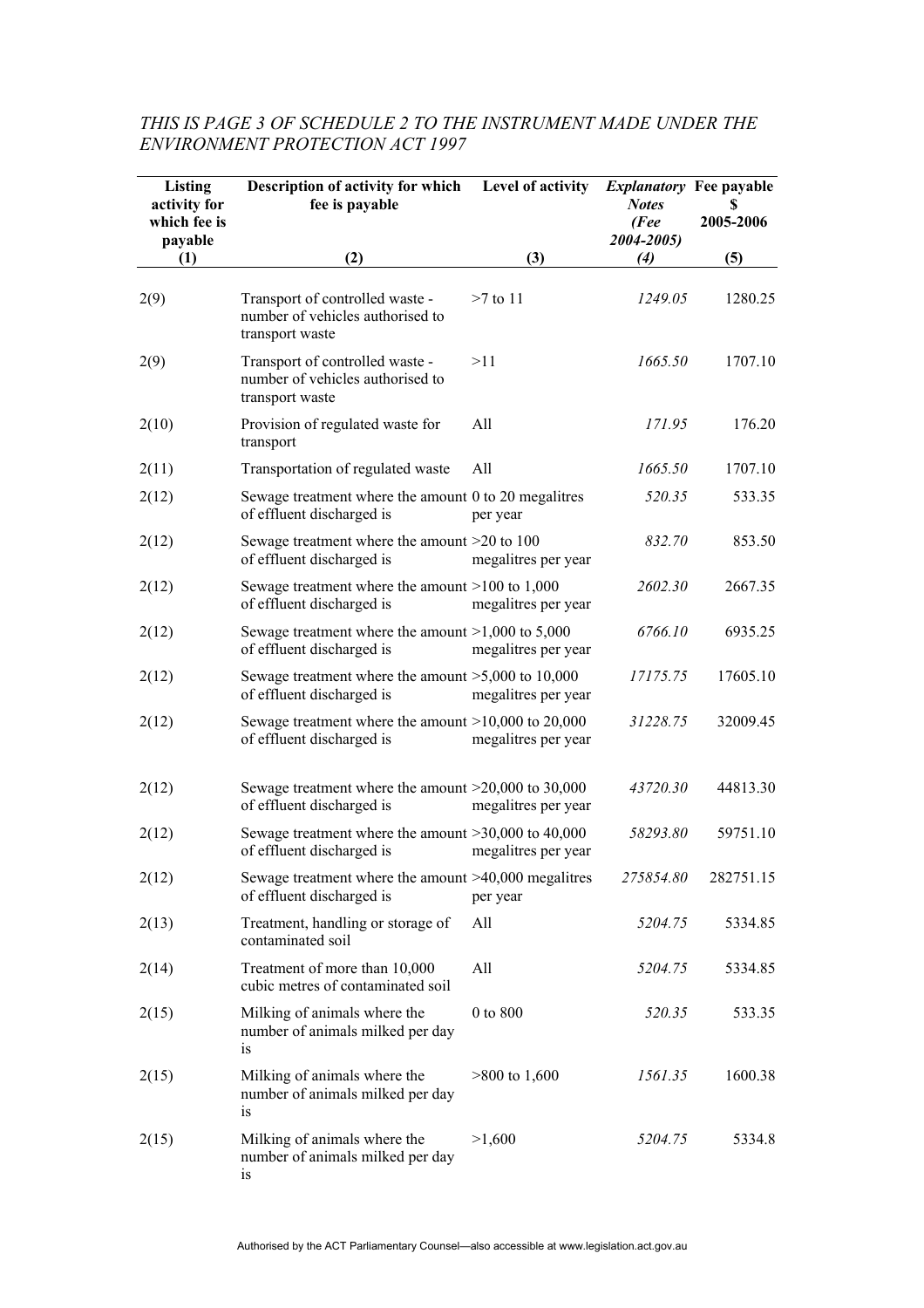| Listing<br>activity for<br>which fee is<br>payable | Description of activity for which<br>fee is payable                                                                             | Level of activity                             | <b>Explanatory</b> Fee payable<br><b>Notes</b><br>(Fee<br>2004-2005) | S<br>2005-2006 |
|----------------------------------------------------|---------------------------------------------------------------------------------------------------------------------------------|-----------------------------------------------|----------------------------------------------------------------------|----------------|
| (1)                                                | (2)                                                                                                                             | (3)                                           | (4)                                                                  | (5)            |
| 2(16)                                              | Processing of milk or milk products 0 to 30,000<br>where the amount processed is                                                | kilolitres per year                           | 520.35                                                               | 533.35         |
| 2(16)                                              | Processing of milk or milk products $> 30,000$ to 100,000<br>where the amount processed is                                      | kilolitres per year                           | 1561.35                                                              | 1600.35        |
| 2(16)                                              | Processing of milk or milk products $>100,000$ kilolitres<br>where the amount processed is                                      | per year                                      | 5204.75                                                              | 5334.85        |
| 2(17)                                              | Processing of agricultural crops<br>where the amount processed is                                                               | 0 to 30,000 tonnes<br>per year                | 520.35                                                               | 533.35         |
| 2(17)                                              | Processing of agricultural crops<br>where the amount processed is                                                               | $>30,000$ to $100,000$                        | 1561.35                                                              | 1600.35        |
| 2(17)                                              | Processing of agricultural crops<br>where the amount processed is                                                               | $>100,000$ to<br>$250,000$ tonnes per<br>year | 5204.75                                                              | 5334.85        |
| 2(17)                                              | Processing of agricultural crops<br>where the amount processed is                                                               | $>250,000$ tonnes per<br>year                 | 14052.85                                                             | 14404.15       |
| 2(18)                                              | Commercial aquaculture where the<br>surface area of water used (if waste<br>is discharged to a waterway) is                     | 0 to 2 hectares                               | 520.35                                                               | 533.35         |
| 2(18)                                              | Commercial aquaculture where the $>2$ to 10 hectares<br>surface area of water used (if waste<br>is discharged to a waterway) is |                                               | 1561.35                                                              | 1600.35        |
| 2(18)                                              | Commercial aquaculture where the $>10$ hectares<br>surface area of water used (if waste<br>is discharged to a waterway) is      |                                               | 5204.75                                                              | 5334.85        |
| 2(18)                                              | Commercial aquaculture where the<br>surface area of water used (if waste<br>is not discharged to a waterway) is                 | All                                           | 171.95                                                               | 176.20         |
| 2(19)                                              | Operation of a stock feedlot where 0 to 200 tonnes<br>the live animal weight<br>accommodated is                                 |                                               | 171.95                                                               | 176.20         |
| 2(19)                                              | Operation of a stock feedlot where >200 to 500 tonnes<br>the live animal weight<br>accommodated is                              |                                               | 520.35                                                               | 533.35         |
| 2(19)                                              | Operation of a stock feedlot where $>500$ to 2,500<br>the live animal weight<br>accommodated is                                 |                                               | 1561.35                                                              | 1600.35        |
| 2(19)                                              | Operation of a stock feedlot where<br>the live animal weight<br>accommodated is                                                 | $>2,500$ tonnes                               | 5204.75                                                              | 5334.85        |
| 2(20)                                              | Keeping of poultry where the live<br>animal weight of birds<br>accommodated is                                                  | $0$ to 180 tonnes                             | 171.95                                                               | 176.20         |

# *THIS IS PAGE 4 OF SCHEDULE 2 TO THE INSTRUMENT MADE UNDER THE ENVIRONMENT PROTECTION ACT 1997*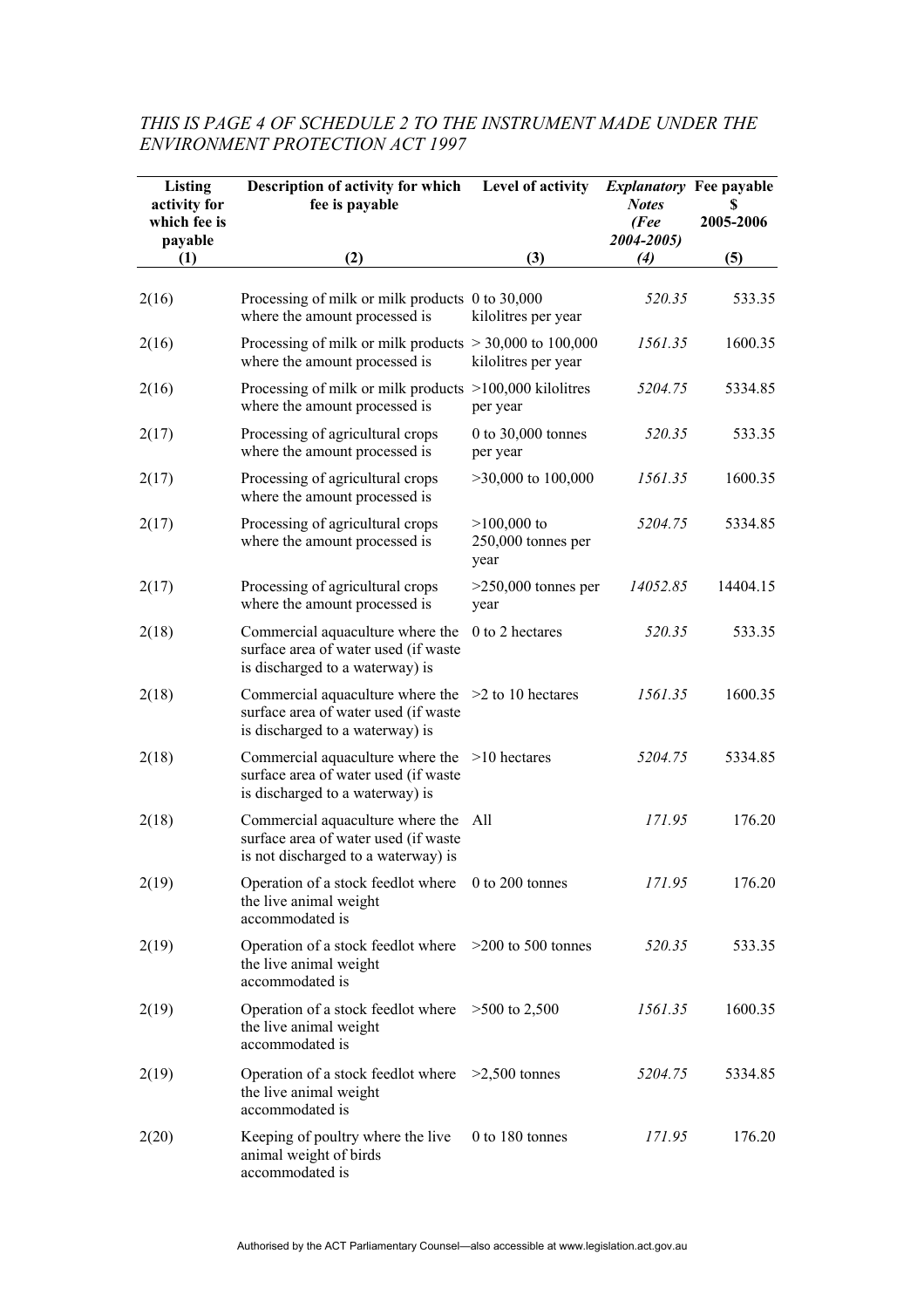| Listing<br>activity for<br>which fee is<br>payable | Description of activity for which<br>fee is payable                                              | Level of activity                                | <i>Explanatory</i> Fee payable<br><b>Notes</b><br>(Fee<br>2004-2005) | S<br>2005-2006 |
|----------------------------------------------------|--------------------------------------------------------------------------------------------------|--------------------------------------------------|----------------------------------------------------------------------|----------------|
| (1)                                                | (2)                                                                                              | (3)                                              | (4)                                                                  | (5)            |
| 2(20)                                              | Keeping of poultry where the live<br>animal weight of birds<br>accommodated is                   | $>180$ to 375 tonnes                             | 520.35                                                               | 533.35         |
| 2(20)                                              | Keeping of poultry where the live<br>animal weight of birds<br>accommodated is                   | $>375$ to 1,000<br>tonnes                        | 1561.35                                                              | 1600.35        |
| 2(20)                                              | Keeping of poultry where the live<br>animal weight of birds<br>accommodated is                   | $>1,000$ tonnes                                  | 5204.75                                                              | 5334.85        |
| 2(21)                                              | Operation of a commercial stock<br>saleyard where the live animal<br>weight sold or exchanged is | $0$ to $10,000$ tonnes<br>per year               | 171.95                                                               | 176.20         |
| 2(21)                                              | Operation of a commercial stock<br>saleyard where the live animal<br>weight sold or exchanged is | $>10,000$ to 25,000<br>tonnes per year           | 520.35                                                               | 533.35         |
| 2(21)                                              | Operation of a commercial stock<br>saleyard where the live animal<br>weight sold or exchanged is | $>25,000$ tonnes to<br>60,000 tonnes per<br>year | 1561.35                                                              | 1600.35        |
| 2(21)                                              | Operation of a commercial stock<br>saleyard where the live animal<br>weight sold or exchanged is | $>60,000$ tonnes per<br>year                     | 5204.75                                                              | 5334.85        |
| 2(22)                                              | Operation of an abattoir where the<br>live animal weight processed is                            | 0 to 30,000 tonnes<br>per year                   | 520.35                                                               | 533.35         |
| 2(22)                                              | Operation of an abattoir where the<br>live animal weight processed is                            | $>30,000$ tonnes per<br>year                     | 1561.35                                                              | 1600.35        |
| 2(23)                                              | Commercial cleaning or<br>carbonisation of wool                                                  | All                                              | 520.35                                                               | 533.35         |
| 2(24)                                              | Tanning of animal skins or<br>fellmongery activities where the<br>amount processed is            | 0 to $10,000$ tonnes<br>per year                 | 520.35                                                               | 533.35         |
| 2(24)                                              | Tanning of animal skins or<br>fellmongery activities where the<br>amount processed is            | $>10,000$ tonnes per<br>year                     | 1561.35                                                              | 1600.35        |
| 2(25)                                              | Outdoor concert activities                                                                       | All                                              | 171.95                                                               | 176.20         |
| 2(26)                                              | Management of a concert venue                                                                    | <b>Exhibition Park in</b><br>Canberra            | 574.05                                                               | 588.40         |
| 2(26)                                              | Management of a concert venue                                                                    | Others                                           | 171.95                                                               | 176.20         |
| 2(27)                                              | Electricity generation where the<br>amount generated is                                          | 0 to 450 gigawatt<br>hours per year              | 2602.30                                                              | 2667.35        |

# *THIS IS PAGE 5 OF SCHEDULE 2 TO THE INSTRUMENT MADE UNDER THE ENVIRONMENT PROTECTION ACT 1997*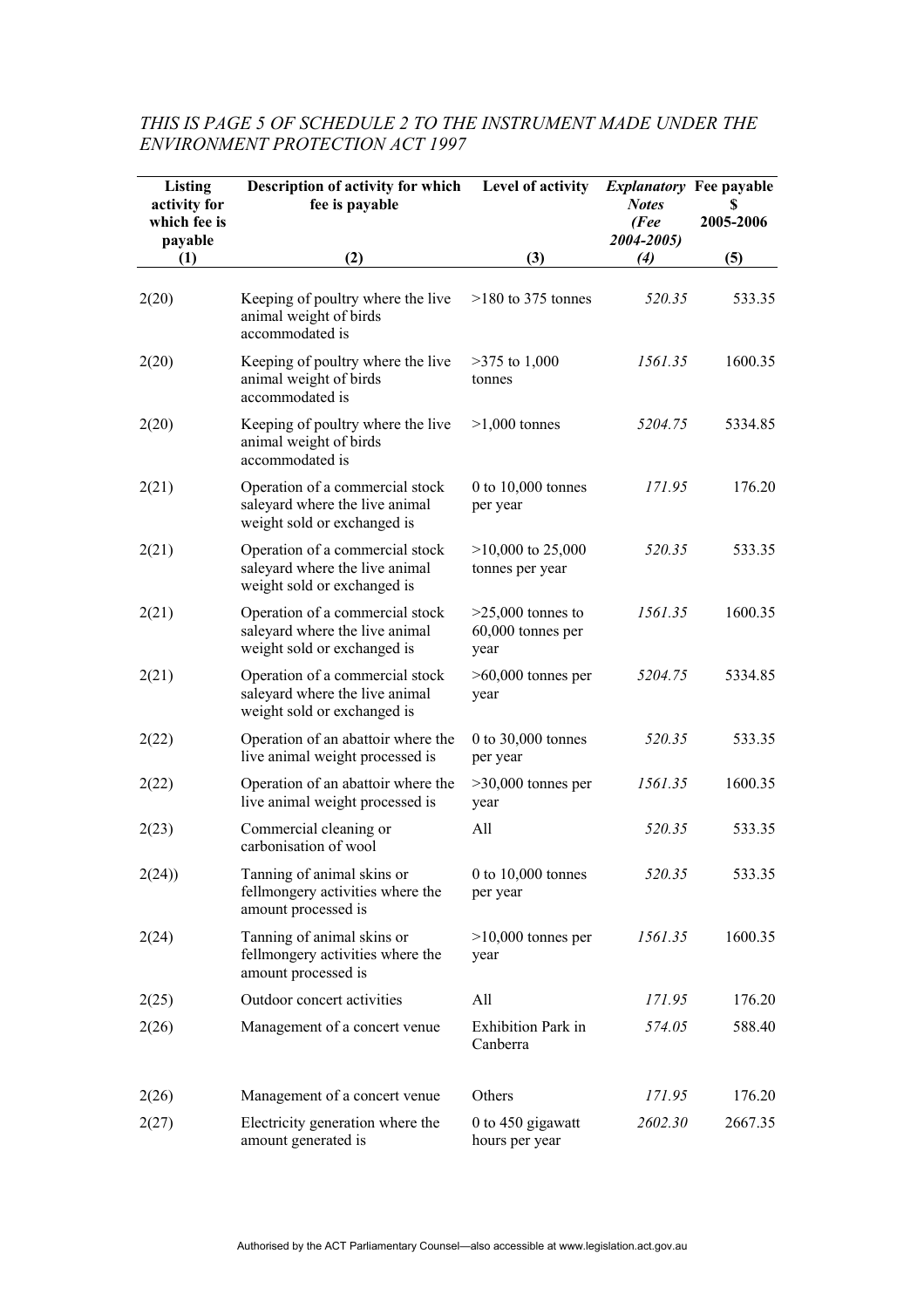| Listing<br>activity for<br>which fee is<br>payable | Description of activity for which<br>fee is payable                                    | Level of activity                               | <i>Explanatory</i> Fee payable<br><b>Notes</b><br>(Fee<br>2004-2005) | 2005-2006 |
|----------------------------------------------------|----------------------------------------------------------------------------------------|-------------------------------------------------|----------------------------------------------------------------------|-----------|
| (1)                                                | (2)                                                                                    | (3)                                             | (4)                                                                  | (5)       |
| 2(27)                                              | Electricity generation where the<br>amount generated is                                | $>450$ to 1,000<br>gigawatt hours per<br>year   | 6766.10                                                              | 6935.25   |
| 2(27)                                              | Electricity generation where the<br>amount generated is                                | $>1,000$ to 4,000<br>gigawatt hours per<br>year | 17175.75                                                             | 17605.10  |
| 2(27)                                              | Electricity generation where the<br>amount generated is                                | $>4,000$ gigawatt<br>hours per year             | 43720.30                                                             | 44813.30  |
| 2(28)                                              | Motor racing events                                                                    | All                                             | 171.95                                                               | 176.20    |
| 2(29)                                              | Management of a motor racing<br>venue                                                  | All                                             | 171.95                                                               | 176.20    |
| 2(31)                                              | Commercial use of chemical<br>products                                                 | All                                             | 171.95                                                               | 176.20    |
| 2(32)                                              | Storage of petroleum products<br>where the design storage capacity is to $5,000$ cubic | >500 cubic metres<br>metres                     | 832.70                                                               | 853.50    |
| 2(32)                                              | Storage of petroleum products<br>where the design storage capacity is to 100,000 cubic | $>5,000$ cubic metres<br>metres                 | 2602.30                                                              | 2667.35   |
| 2(32)                                              | Storage of petroleum products<br>where the design storage capacity is metres           | $>100,000$ cubic                                | 6766.10                                                              | 6935.25   |
| 2(33)                                              | Production of petroleum products<br>where the amount produced is                       | 0 to 100 tonnes per<br>year                     | 171.95                                                               | 176.20    |
| 2(33)                                              | Production of petroleum products<br>where the amount produced is                       | $>100$ to 10,000<br>tonnes per year             | 2602.30                                                              | 2667.35   |
| 2(33)                                              | Production of petroleum products<br>where the amount produced is                       | $>10,000$ to 200,000<br>tonnes per year         | 6766.10                                                              | 6935.25   |
| 2(33)                                              | Production of petroleum products<br>where the amount produced is                       | $>200,000$ to<br>500,000 tonnes per<br>year     | 17175.75                                                             | 17605.10  |
| 2(33)                                              | Production of petroleum products<br>where the amount produced is                       | $>500,000$ tonnes per<br>year                   | 68703.40                                                             | 70420.95  |
| 2(34)                                              | Waste oil recovery where the<br>amount processed is                                    | $20$ to $1,000$ tonnes<br>per year              | 2602.30                                                              | 2667.35   |
| 2(34)                                              | Waste oil recovery where the<br>amount processed is                                    | $>1,000$ tonnes per<br>year                     | 6766.10                                                              | 6935.25   |
| 2(35)                                              | Helicopter facilities – number of<br>flights per year                                  | 0 to 1,500                                      | 520.35                                                               | 533.35    |

# *THIS IS PAGE 6 OF SCHEDULE 2 TO THE INSTRUMENT MADE UNDER THE ENVIRONMENT PROTECTION ACT 1997*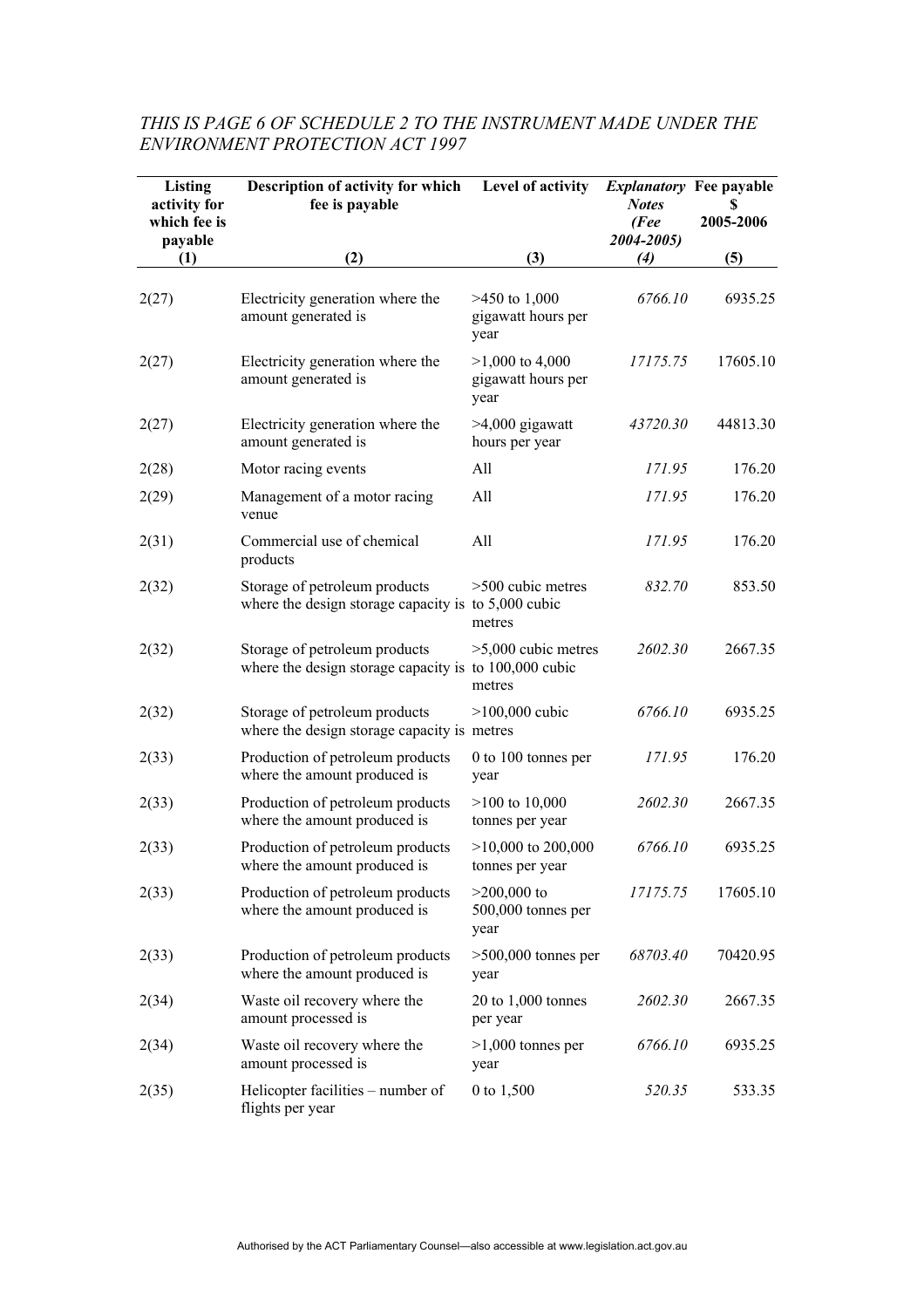| Listing<br>activity for<br>which fee is<br>payable | Description of activity for which<br>fee is payable                                                    | Level of activity                              | <b>Explanatory Fee payable</b><br><b>Notes</b><br>(Fee<br>2004-2005) | S<br>2005-2006 |
|----------------------------------------------------|--------------------------------------------------------------------------------------------------------|------------------------------------------------|----------------------------------------------------------------------|----------------|
| (1)                                                | (2)                                                                                                    | (3)                                            | (4)                                                                  | (5)            |
| 2(35)                                              | Helicopter facilities – number of<br>flights per year                                                  | $>1,500$ to 5,000                              | 1561.35                                                              | 1600.35        |
| 2(35)                                              | Helicopter facilities – number of<br>flights per year                                                  | >5,000                                         | 5204.75                                                              | 5334.85        |
| 2(36)                                              | Logging operations $-$ where the<br>total area under forest plantation is                              | 0 to $1,000$ hectares                          | 520.35                                                               | 533.35         |
| 2(36)                                              | Logging operations $-$ where the<br>total area under forest plantation is                              | $>1,000$ to 5,000<br>hectares                  | 1561.35                                                              | 1600.35        |
| 2(36)                                              | Logging operations $-$ where the<br>total area under forest plantation is                              | $>5,000$ to 10,000<br>hectares                 | 3122.80                                                              | 3200.85        |
| 2(36)                                              | Logging operations $-$ where the<br>total area under forest plantation is                              | $>10,000$ hectares                             | 7670.15                                                              | 7861.90        |
| 2(37)                                              | Commercial production of alcoholic 0 to 21,000 kilolitres<br>beverages where the amount<br>produced is | per year                                       | 520.35                                                               | 533.35         |
| 2(37)                                              | Commercial production of alcoholic $>21,000$ to 70,000<br>beverages where the amount<br>produced is    | kilolitres per year                            | 1561.35                                                              | 1600.35        |
| 2(37)                                              | Commercial production of alcoholic $>70,000$ to 175,000<br>beverages where the amount<br>produced is   | kilolitres per year                            | 5204.75                                                              | 5334.85        |
| 2(37)                                              | Commercial production of alcoholic >175,000 kilolitres<br>beverages where the amount<br>produced is    | per year                                       | 14052.85                                                             | 14404.15       |
| 2(38)                                              | Application of biosolid products<br>where the amount applied is                                        | $>500$ to 3,000 tonnes<br>per year             | 1561.35                                                              | 1600.35        |
| 2(38)                                              | Application of biosolid products<br>where the amount applied is                                        | $>3,000$ tonnes per<br>year                    | 5204.75                                                              | 5334.85        |
| 2(39)                                              | Composting activities where the<br>amount received is                                                  | 0 to 200 tonnes of<br>animal waste per year    | 520.35                                                               | 533.35         |
| 2(39)                                              | Composting activities where the<br>amount received is                                                  | $>200$ tonnes of<br>animal waste per year      | 1561.35                                                              | 1600.35        |
| 2(39)                                              | Composting activities where the<br>amount received is                                                  | 0 to $5,000$ tonnes of<br>plant waste per year | 520.35                                                               | 533.35         |
| 2(39)                                              | Composting activities where the<br>amount received is                                                  | $>5,000$ tonnes of<br>plant waste per year     | 1561.35                                                              | 1600.35        |
| 2(40)                                              | Wood or timber milling where the<br>amount produced is                                                 | 0 to 30,000 cubic<br>metres per year           | 520.35                                                               | 533.35         |
| 2(40)                                              | Wood or timber milling where the<br>amount produced is                                                 | $>30,000$ to 70,000<br>cubic metres per year   | 1561.35                                                              | 1600.35        |

# *THIS IS PAGE 7 OF SCHEDULE 2 TO THE INSTRUMENT MADE UNDER THE ENVIRONMENT PROTECTION ACT 1997*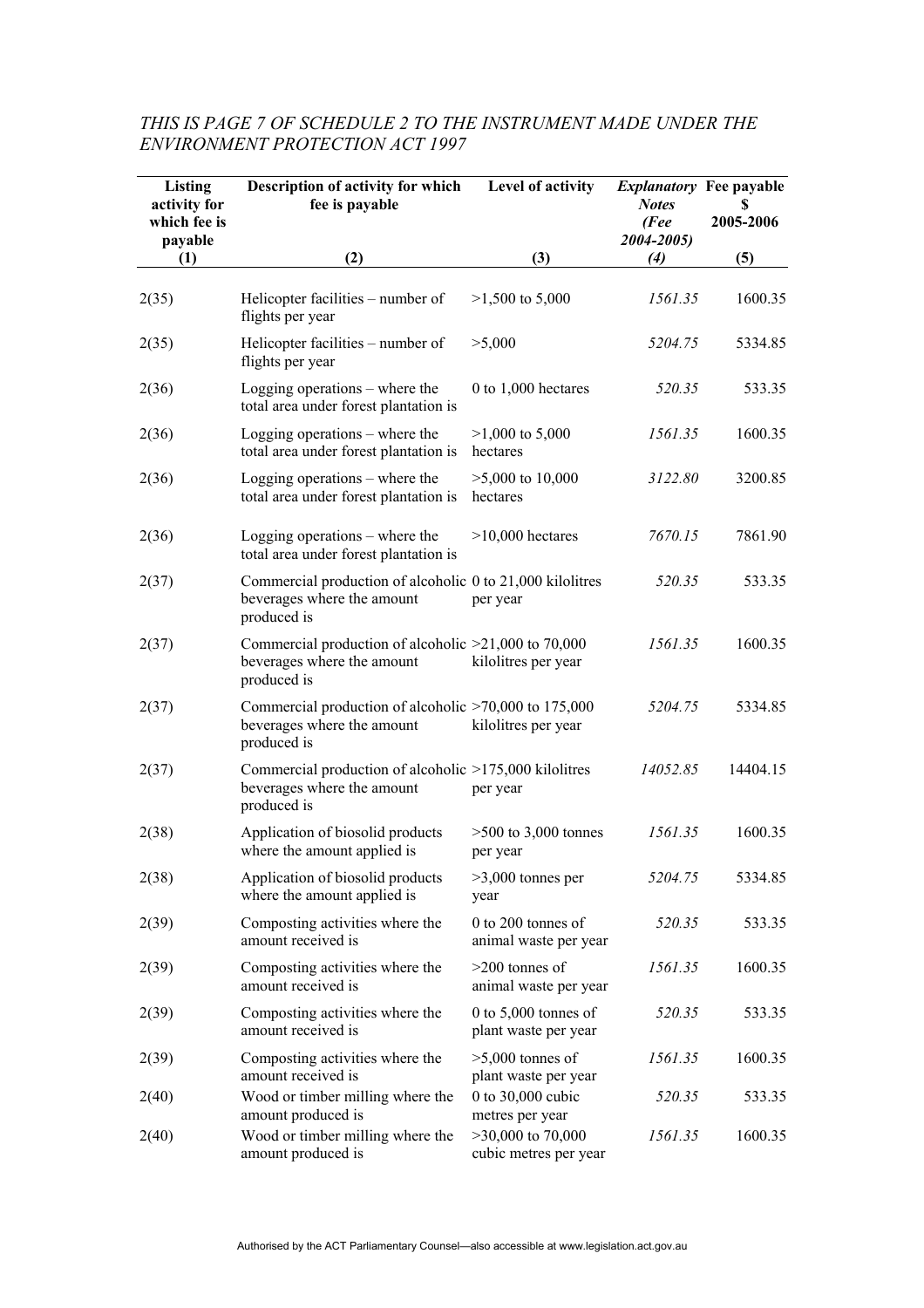#### **Listing activity for which fee is payable (1) Description of activity for which fee is payable (2) Level of activity (3)**  *Explanatory* **Fee payable** *Notes (Fee 2004-2005) (4)* **\$ 2005-2006 (5)**  2(40) Wood or timber milling where the amount produced is >70,000 to 200,000 cubic metres per year *5204.75* 5334.85 2(40) Wood or timber milling where the amount produced is >200,000 cubic metres per year *14052.85* 14404.15 2(41) Manufacture of things in furnaces or kilns where the amount produced per year is 0 to 10,000 tonnes *171.95* 176.20 2(41) Manufacture of things in furnaces or kilns where the amount produced tonnes per year is >10,000 to 30,000 *832.70* 853.50 2(41) Manufacture of things in furnaces or kilns where the amount produced tonnes per year is >30,000 to 50,000 *2602.30* 2667.35 2(41) Manufacture of things in furnaces or kilns where the amount produced tonnes per year is >50,000 to 200,000 *6766.10* 6935.25 2(41) Manufacture of things in furnaces or kilns where the amount produced year is >200,000 tonnes per *17175.75* 17605.10 2(42) Commercial preservation of wood where the amount processed is 0 to 5,000 cubic metres per year *171.95* 176.20 2(42) Commercial preservation of wood where the amount processed is >5,000 to 10,000 cubic metres per year *1561.35* 1600.35 2(42) Commercial preservation of wood where the amount processed is >10,000 to 30,000 cubic metres per year *5204.70* 5334.85 2(42) Commercial preservation of wood where the amount processed is >30,000 cubic metres per year *14052.85* 14404.15 2(43) Production of concrete or concrete products where the amount produced is 0 to 13,000 cubic metres per year *520.35* 533.35 2(43) Production of concrete or concrete products where the amount produced is >13,000 to 25,000 cubic metres per year *1561.35* 1600.35 2(43) Production of concrete or concrete products where the amount produced is >25,000 to 50,000 cubic metres per year *5204.75* 5334.85 2(43) Production of concrete or concrete products where the amount >50,000 cubic metres per year *14052.85* 14404.15

#### *THIS IS PAGE 8 OF SCHEDULE 2 TO THE INSTRUMENT MADE UNDER THE ENVIRONMENT PROTECTION ACT 1997*

produced is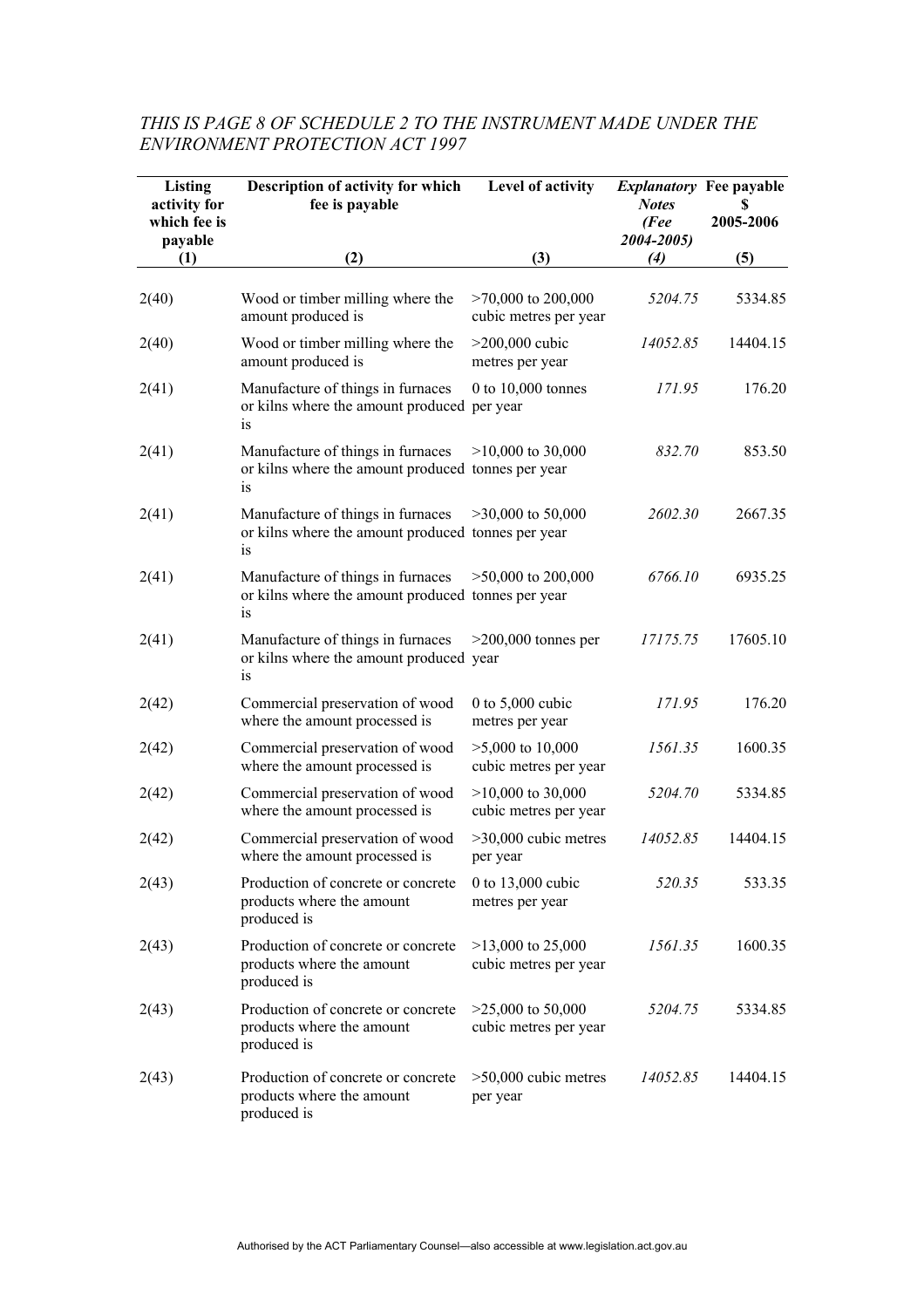| Listing<br>activity for<br>which fee is<br>payable | Description of activity for which<br>fee is payable                                                       | Level of activity                       | <b>Notes</b><br>(Fee)<br>2004-2005) | <b>Explanatory</b> Fee payable<br>S<br>2005-2006 |
|----------------------------------------------------|-----------------------------------------------------------------------------------------------------------|-----------------------------------------|-------------------------------------|--------------------------------------------------|
| (1)                                                | (2)                                                                                                       | (3)                                     | (4)                                 | (5)                                              |
| 2(44)                                              | Production of bituminous road<br>building materials where the<br>amount produced is                       | 0 to $30,000$ tonnes per<br>year        | 1561.35                             | 1600.35                                          |
| 2(44)                                              | Production of bituminous road<br>building materials where the<br>amount produced is                       | $>30,000$ to 100,000<br>tonnes per year | 5204.75                             | 5334.85                                          |
| 2(44)                                              | Production of bituminous road<br>building materials where the<br>amount produced is                       | $>100,000$ tonnes per<br>year           | 14052.85                            | 14404.15                                         |
| 2(45)                                              | Crushing, grinding or separating of 0 to 10,000 tonnes per<br>materials where the amount<br>processed is  | year                                    | 171.95                              | 176.20                                           |
| 2(45)                                              | Crushing, grinding or separating of $>10,000$ to 30,000<br>materials where the amount<br>processed is     | tonnes per year                         | 520.35                              | 533.35                                           |
| 2(45)                                              | Crushing, grinding or separating of $>30,000$ to 100,000<br>materials where the amount<br>processed is    | tonnes per year                         | 1561.35                             | 1600.35                                          |
| 2(45)                                              | Crushing, grinding or separating of $>100,000$ to 500,000<br>materials where the amount<br>processed is   | tonnes per year                         | 5204.75                             | 5334.85                                          |
| 2(45)                                              | Crushing, grinding or separating of $>500,000$ to 2,000,000<br>materials where the amount<br>processed is | tonnes per year                         | 14052.85                            | 14404.15                                         |
| 2(45)                                              | Crushing, grinding or separating of $>2,000,000$ tonnes per<br>materials where the amount<br>processed is | year                                    | 34872.15                            | 35743.95                                         |
| 2(46)                                              | The sale or supply in the Territory<br>of firewood to the person who uses<br>it                           | All                                     | 171.95                              | 176.20                                           |
| 2(47)                                              | Sale or supply in the Territory of<br>firewood to a person other than one<br>mentioned in item 46         | All                                     | 171.95                              | 176.20                                           |
| 2(48)                                              | Preparation for sale or supply of<br>firewood in the Territory                                            | All                                     | 171.95                              | 176.20                                           |
| 3(1)                                               | Manufacture of things in furnaces<br>or kilns                                                             | All                                     | 171.95                              | 176.20                                           |
| 3(2)                                               | Commercial preservation of wood                                                                           | All                                     | 171.95                              | 176.20                                           |
| 3(3)                                               | Forestry activities                                                                                       | All                                     | 1724.60                             | 1767.70                                          |

# *THIS IS PAGE 9 OF SCHEDULE 2 TO THE INSTRUMENT MADE UNDER THE ENVIRONMENT PROTECTION ACT 1997*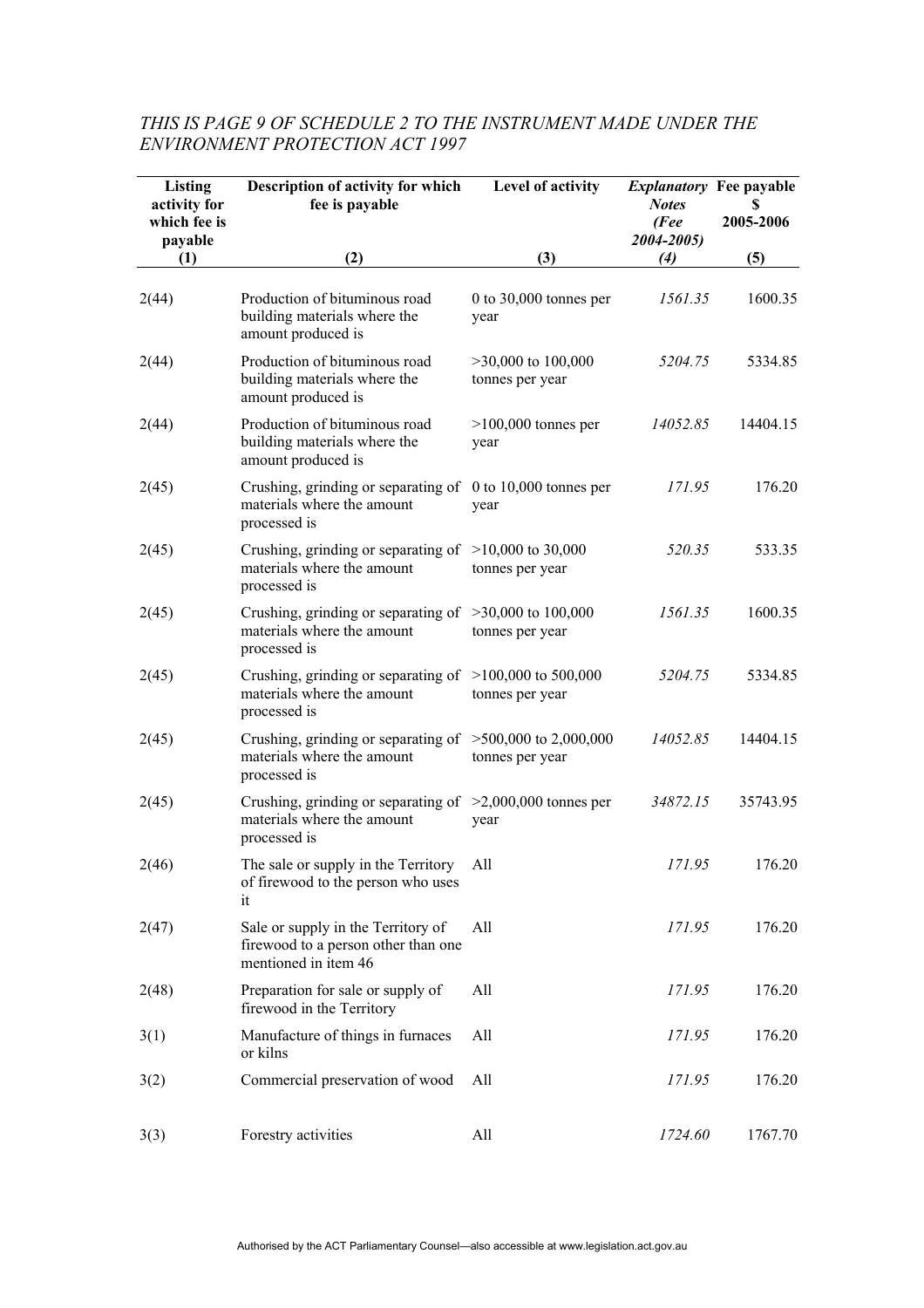| Listing<br>activity for<br>which fee is<br>payable | Description of activity for which<br>fee is payable             | Level of activity | <i>Explanatory</i> Fee payable<br><b>Notes</b><br>(Fee<br>2004-2005) | S<br>2005-2006 |
|----------------------------------------------------|-----------------------------------------------------------------|-------------------|----------------------------------------------------------------------|----------------|
| (1)                                                | (2)                                                             | (3)               | (4)                                                                  | (5)            |
| 3(4)                                               | Major land development or<br>construction activities            | All               | 171.95                                                               | 176.20         |
| 3(5)                                               | Management of municipal service<br>maintenance on unleased land | All               | 1724.60                                                              | 1767.70        |
| 3(6)                                               | Wastewater recycling activities                                 | All               | 171.95                                                               | 176.20         |
| 3(7)                                               | Commercial collection of waste<br>from commercial premises      | All               | 171.95                                                               | 176.20         |

#### *THIS IS PAGE 10 OF SCHEDULE 2 TO THE INSTRUMENT MADE UNDER THE ENVIRONMENT PROTECTION ACT 1997*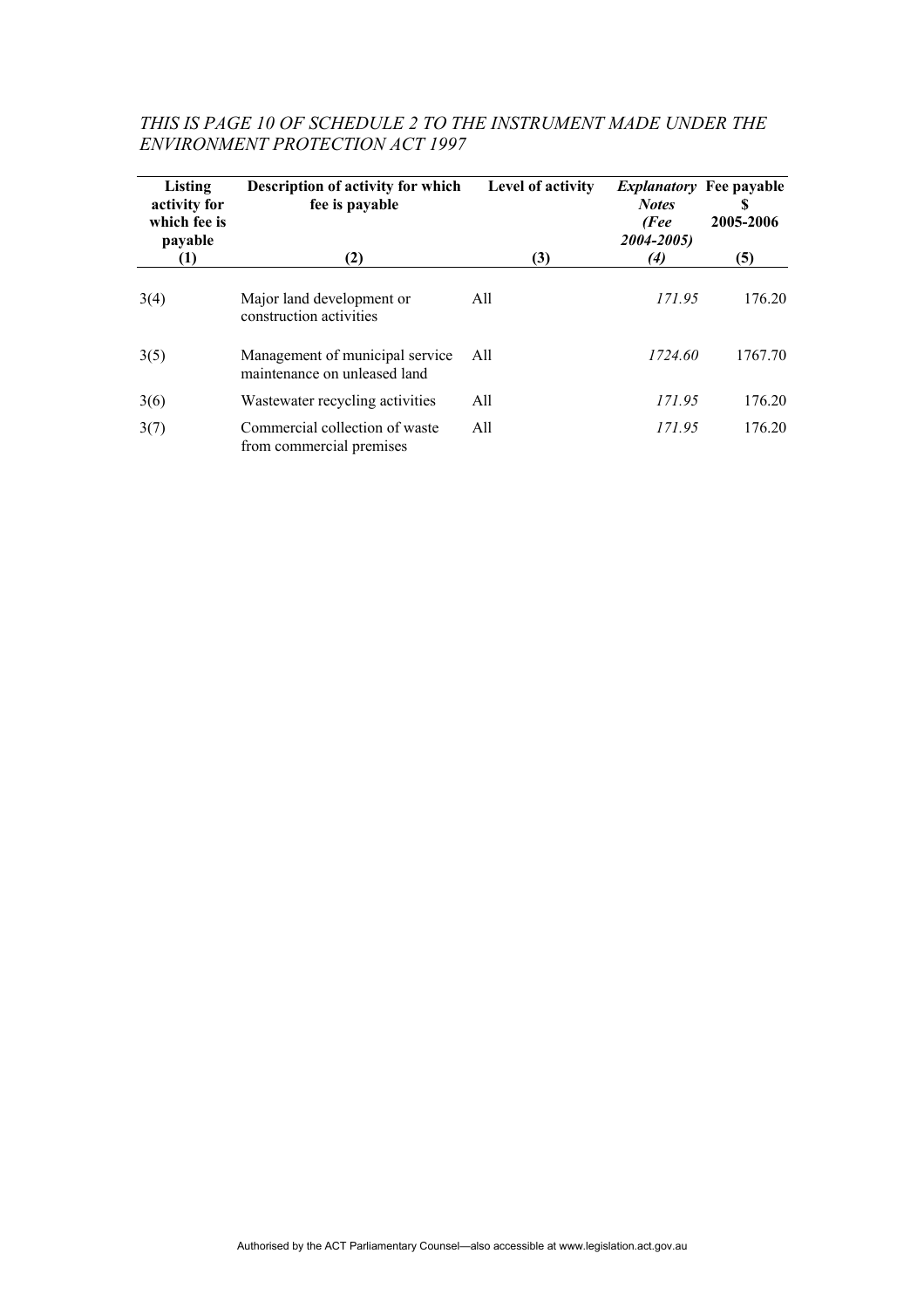### *THIS IS PAGE 1 OF SCHEDULE 3 TO THE INSTRUMENT MADE UNDER THE ENVIRONMENT PROTECTION ACT 1997*

- 1. The relevant amount is referred to in this Schedule as the "Pollutant Fee".
- 2. The Pollutant Fee shall equal the assessable load of the pollutant multiplied by the appropriate Pollutant Fee Unit for the particular activity as shown in Table 1 below.
- 3. The assessable load for each pollutant shall equal the concentration of the pollutant multiplied by the discharge weight or volume as defined in the authorisation for each activity. The unit of measure for assessable load is kilograms.
- 4. The concentration of the pollutant is the weight in kilograms of pollutant per volume or weight of discharge from the activity. Concentration and volume or weight of discharge shall be measured as set out in the environmental authorisation granted for the activity. The concentration for that pollutant is measured.
- 5. The Pollutant Fee payable per year shall be:
	- Nil if the fee shown in **Schedule 2** for the activity is greater than or equal to the Pollutant Fee; or
	- The Pollutant Fee less the fee shown in **Schedule 2** if the fee shown in  **Schedule 2** is less than the Pollutant Fee.
- 6. The fee payable per year for the purposes of clause 2 (12) shall be paid in four instalments of three months each.

The commencement date for the instalments shall be the day after the date of effect or anniversary of effect of the authorisation. The commencement date for the second, third and fourth instalments each year shall be three months, six months and nine months respectively after the commencement date for the first instalment.

Each instalment payments shall be paid within 60 days after the instalment finish date.

7. The fee payable for all other clauses in Schedule 3 shall be paid within 30 days after the date of effect or anniversary of effect of the authorisation.

| Listing<br>activity for<br>which fee is<br>payable | Description of activity for which<br>fee is payable | Level of activity | <i>Explanatory</i> Fee payable<br><b>Notes</b><br>(Fee<br>2004-2005) | 2005-2006 |
|----------------------------------------------------|-----------------------------------------------------|-------------------|----------------------------------------------------------------------|-----------|
|                                                    | (2)                                                 | (3)               | $\left( 4\right)$                                                    | (5)       |
| 2(4)                                               | Commercial incineration – Air                       | Arsenic           | 94.60                                                                | 96.95     |
| 2(4)                                               | Commercial incineration – Air                       | <b>Benzene</b>    | 1.25                                                                 | 1 25      |

#### **TABLE 1**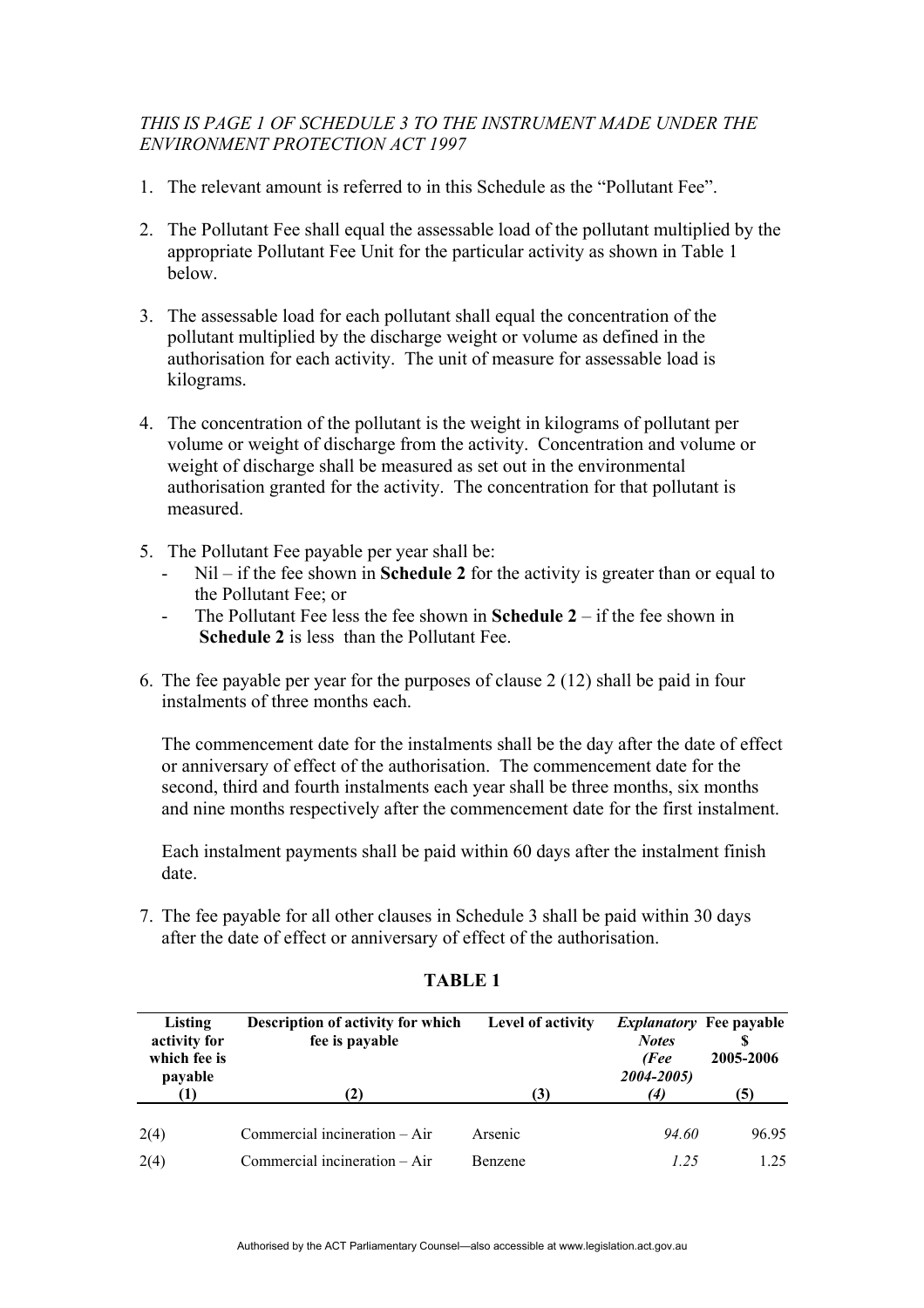| <b>Listing</b><br>activity for<br>which fee is<br>payable | Description of activity for which<br>fee is payable            | Level of activity            | <b>Notes</b><br>(Fee<br>2004-2005) | <i>Explanatory</i> Fee payable<br>2005-2006 |
|-----------------------------------------------------------|----------------------------------------------------------------|------------------------------|------------------------------------|---------------------------------------------|
| (1)                                                       | (2)                                                            | (3)                          | (4)                                | (5)                                         |
| 2(4)                                                      | Commercial incineration - Air                                  | Benzo[a]pyrenes              | 52.50                              | 53.80                                       |
| 2(4)                                                      | Commercial incineration - Air                                  | Fine particles               | 0.224                              | 0.230                                       |
| 2(4)                                                      | Commercial incineration - Air                                  | Lead                         | 19.65                              | 20.10                                       |
| 2(4)                                                      | Commercial incineration - Air                                  | Mercury                      | 202.60                             | 207.65                                      |
| 2(4)                                                      | Commercial incineration - Air                                  | Nitrogen Oxides              | 0.01                               | 0.01                                        |
| 2(4)                                                      | Commercial incineration - Air                                  | Sulphur Oxides               | 0.004                              | 0.004                                       |
| 2(12)                                                     | Sewage treatment $-0$ to 10,000<br>megalitres per year – water | Biochemical Oxygen<br>Demand | 0.002                              | 0.002                                       |
| 2(12)                                                     | Sewage treatment $-0$ to 10,000<br>megalitres per year - water | Oil and grease               | 0.191                              | 0.196                                       |
| 2(12)                                                     | Sewage treatment $-0$ to 10,000<br>megalitres per year - water | Suspended solids             | 0.201                              | 0.206                                       |
| 2(12)                                                     | Sewage treatment $-0$ to 10,000<br>megalitres per year – water | Total nitrogen               | 0.277                              | 0.284                                       |
| 2(12)                                                     | Sewage treatment $-0$ to 10,000<br>megalitres per year – water | Total phosphorous            | 5.30                               | 5.40                                        |
| 2(12)                                                     | Sewage treatment $> 10,000$<br>megalitres per year – water     | Biochemical Oxygen<br>Demand | 0.002                              | 0.002                                       |
| 2(12)                                                     | Sewage treatment $> 10,000$<br>megalitres per year - water     | Cadmium                      | 176.35                             | 180.75                                      |
| 2(12)                                                     | Sewage treatment $> 10,000$<br>megalitres per year - water     | Chromium                     | 11.00                              | 11.25                                       |
| 2(12)                                                     | Sewage treatment $> 10,000$<br>megalitres per year – water     | Copper                       | 4.40                               | 4.50                                        |
| 2(12)                                                     | Sewage treatment $> 10,000$<br>megalitres per year – water     | Lead                         | 16.75                              | 17.15                                       |
| 2(12)                                                     | Sewage treatment $> 10,000$<br>megalitres per year - water     | Mercury                      | 473.25                             | 485.05                                      |
| 2(12)                                                     | Sewage treatment $> 10,000$<br>megalitres per year - water     | Oil and grease               | 0.191                              | 0.196                                       |
| 2(12)                                                     | Sewage treatment $> 10,000$<br>megalitres per year - water     | Selenium                     | 26.20                              | 26.70                                       |
| 2(12)                                                     | Sewage treatment $> 10,000$<br>megalitres per year – water     | Suspended solids             | 0.201                              | 0.206                                       |
| 2(12)                                                     | Sewage treatment $> 10,000$<br>megalitres per year - water     | Total nitrogen               | 0.277                              | 0.284                                       |

# *THIS IS PAGE 2 OF SCHEDULE 3 TO THE INSTRUMENT MADE UNDER THE ENVIRONMENT PROTECTION ACT 1997*